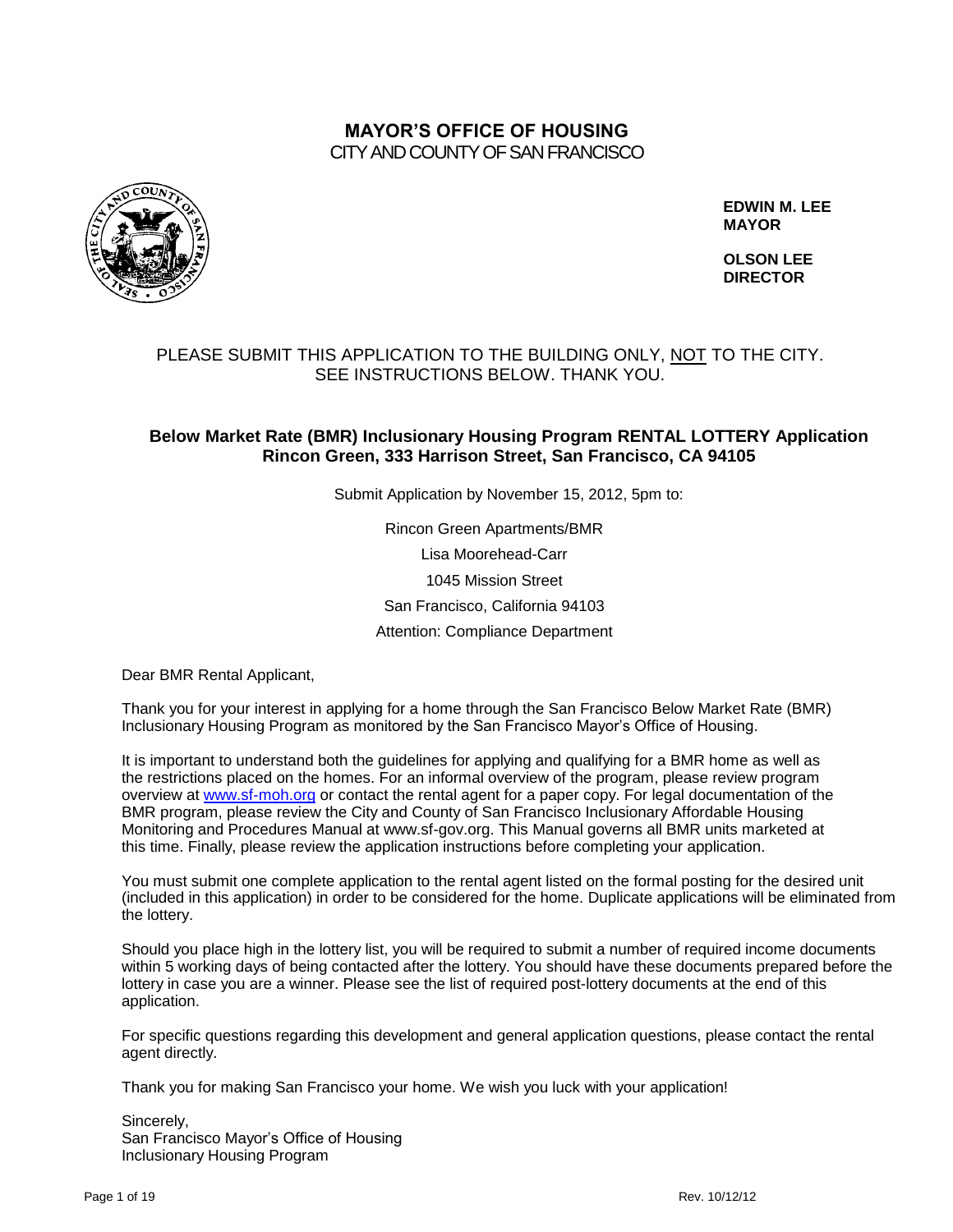# **333 Harrison Street, "Rincon Green Apartments," Unit Information**

| <b>Posting Date</b>                                                                                     | 10/15/12                                                                                                                                                                                                                                                                                                                                                                                                                                                                                                                                                                                         |
|---------------------------------------------------------------------------------------------------------|--------------------------------------------------------------------------------------------------------------------------------------------------------------------------------------------------------------------------------------------------------------------------------------------------------------------------------------------------------------------------------------------------------------------------------------------------------------------------------------------------------------------------------------------------------------------------------------------------|
| <b>Type of Unit</b>                                                                                     | Mayor's Office of Housing Residential Inclusionary Housing Below Market Rate Rental Program<br>(Visit http://sf-moh.org/index.aspx?page=907 for program information)                                                                                                                                                                                                                                                                                                                                                                                                                             |
| <b>Development</b><br><b>Name</b>                                                                       | <b>Rincon Green Apartments</b>                                                                                                                                                                                                                                                                                                                                                                                                                                                                                                                                                                   |
| <b>Address</b>                                                                                          | 333 Harrison Street<br>San Francisco, California 94105                                                                                                                                                                                                                                                                                                                                                                                                                                                                                                                                           |
| Number and<br><b>Type of BMR</b><br><b>Units</b>                                                        | 49 Units:<br>29 Studio Units<br>18 One Bedroom Units                                                                                                                                                                                                                                                                                                                                                                                                                                                                                                                                             |
|                                                                                                         | 2 Two Bedroom Units                                                                                                                                                                                                                                                                                                                                                                                                                                                                                                                                                                              |
| Neighborhood                                                                                            | Rincon Hill                                                                                                                                                                                                                                                                                                                                                                                                                                                                                                                                                                                      |
| <b>Square Footage</b>                                                                                   | Studio Units - 455, 507 sq ft<br>One Bedroom Units -574, 576, 634, 664 sq ft<br>Two Bedroom Units - 956 sq ft                                                                                                                                                                                                                                                                                                                                                                                                                                                                                    |
| <b>Year Built</b>                                                                                       | 2012                                                                                                                                                                                                                                                                                                                                                                                                                                                                                                                                                                                             |
| <b>Minimum</b> and<br><b>Maximum</b><br><b>Allowable</b><br><b>Income Level of</b><br><b>Applicants</b> | Multifamily Housing Program Non-HERA Maximum Income Levels 2012: 30% of Area<br><b>Median Income</b><br>A one person household's income can't exceed \$23,310.00<br>A two person household's income can't exceed \$26,640.00<br>A three person household's income can't exceed \$29,970.00<br>A four person household's income can't exceed \$33,300.00<br>A five person household's income can't exceed \$35,970.00                                                                                                                                                                             |
| <b>Minimum</b><br><b>Household Size</b><br><b>Rule</b>                                                  | Households must be at least as many people as bedrooms in the unit.                                                                                                                                                                                                                                                                                                                                                                                                                                                                                                                              |
| <b>Maximum</b><br><b>Household Size</b><br><b>Rule</b>                                                  | Maximum occupancy is 2 persons per bedroom plus one additional household member.<br>Children under age 6 do not count towards the maximum occupancy levels. Household must<br>meet occupancy standards.                                                                                                                                                                                                                                                                                                                                                                                          |
| Other<br>Qualification<br><b>Notes</b>                                                                  | View the Resident Selection Criteria for Rincon Green Apartments at:<br>http://www.emeraldfund.com/bmr-rincongreenapartmentsresidentselectioncriteria                                                                                                                                                                                                                                                                                                                                                                                                                                            |
| Rent                                                                                                    | Multifamily Housing Program Non-HERA Maximum Rent Levels 2012: 30% of Area<br><b>Median Income</b><br>Maximum Allowable Rents (Without Utility Allowance Deductions)<br>Studio -<br>\$582.00<br>1-Bedroom - \$624.00<br>2-Bedroom - \$749.00<br><b>Utility Allowances</b><br>Studio-<br>\$32.00<br>1 Bedroom-<br>\$43.00<br>2 Bedroom-<br>\$55.00<br>Final Monthly Tenant Rent (After Utility Allowance Deduction)<br>Studio -<br>\$550.00<br>1-Bedroom - \$581.00<br>2-Bedroom - \$694.00<br>(Please see unit information below for more detailed information on the units available, including |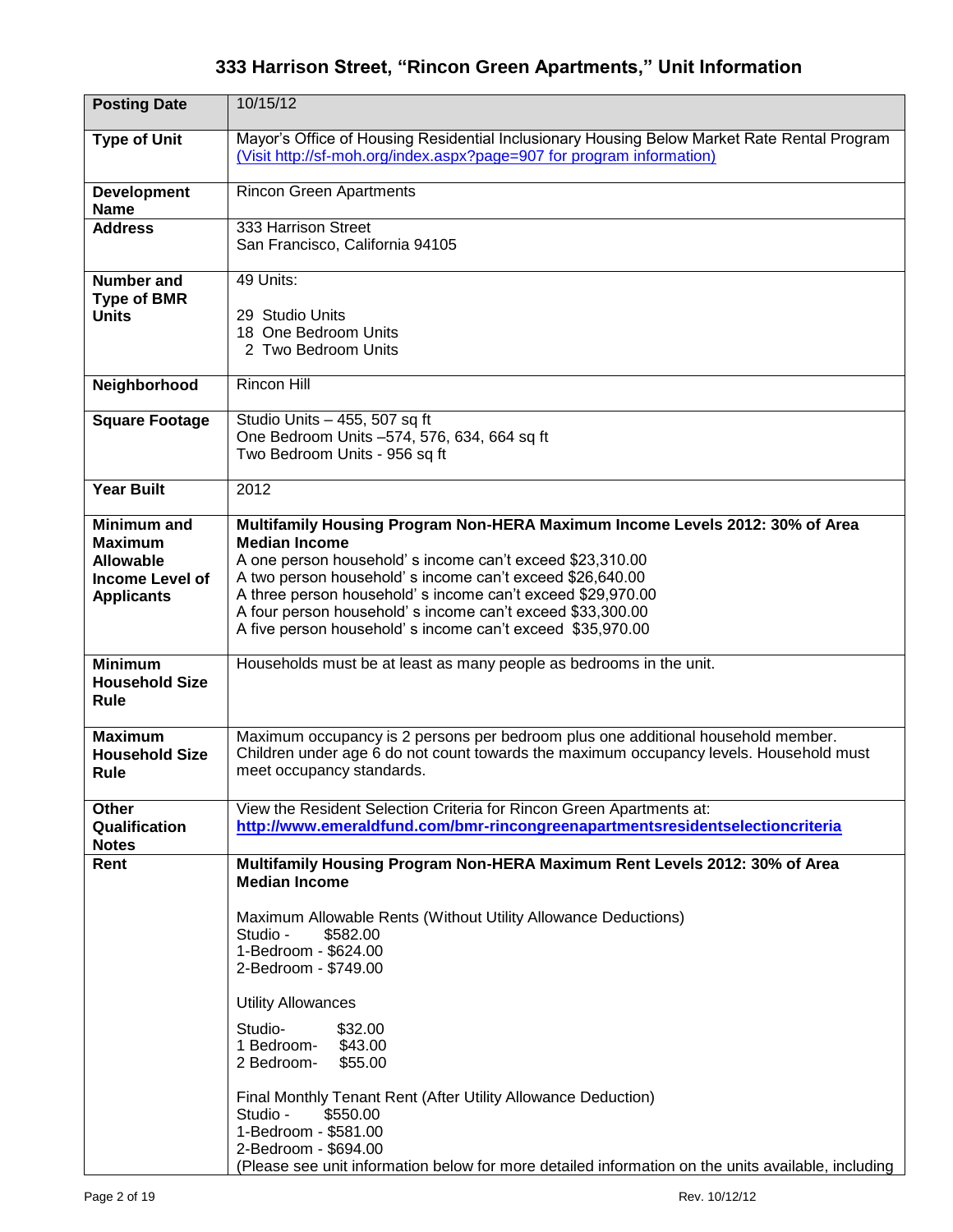| <b>Application Fee:</b><br>\$35.00<br><b>Other Fees or</b><br>Any Set Utility Fees: Residents to pay own electric fees-utility allowance<br><b>Building Rules</b><br>"TBD"<br>Residents to pay trash, sewer and water utility<br>allowance amount "TBD"<br>\$50.00 on the 6 <sup>th</sup> business day<br>Late Fees:<br>There are no pets allowed.<br><b>Pet Fee Policy:</b><br><b>Storage Unit Fee:</b><br>There is no storage available at the property.<br>Parking is available in addition to the maximum rent for \$225.00 a month.<br><b>Parking</b><br>Lisa Moorehead-Carr<br><b>Contact Person</b><br>415-546-9333<br>Phone<br>bmr@emeraldfund.com<br>Email<br>Website<br>http://www.rincongreen.com<br><b>Application</b><br>Applications due November 15, 2012 by 5:00pm.<br>deadline<br>Applications must be received by 5pm on the due date. Postmarked applications received<br>after the deadline will not be accepted.<br>You must contact the building directly to receive an application for this development.<br><b>How To Obtain</b><br><b>An Application</b><br>4 Ways to Obtain an Application<br>(1) From October 15, 2012 – October 19, 2012, applications can be picked up in person<br>from at the Koret Auditorium of the San Francisco Public Library Main Center at the<br>following dates and times:<br><b>DATES AND TIMES</b><br>10/15 (Mon)<br>10:00 a.m. $-5:30$ p.m.<br>10/17 (Wed)<br>$3:00$ p.m. $-6:00$ p.m.<br>10/19 (Fri)<br>12:00 p.m. $-$ 5:30 p.m.<br><b>LOCATION</b><br>The San Francisco Public Library Main Center<br>Room: Koret Auditorium<br>100 Larkin Street<br>San Francisco, CA 94102<br>(2) From October 22, 2012 - November 15, 2012, applications can be picked up in | minimum income required.)                                                           |
|-----------------------------------------------------------------------------------------------------------------------------------------------------------------------------------------------------------------------------------------------------------------------------------------------------------------------------------------------------------------------------------------------------------------------------------------------------------------------------------------------------------------------------------------------------------------------------------------------------------------------------------------------------------------------------------------------------------------------------------------------------------------------------------------------------------------------------------------------------------------------------------------------------------------------------------------------------------------------------------------------------------------------------------------------------------------------------------------------------------------------------------------------------------------------------------------------------------------------------------------------------------------------------------------------------------------------------------------------------------------------------------------------------------------------------------------------------------------------------------------------------------------------------------------------------------------------------------------------------------------------------------------------------------------------------------------------------------------------------|-------------------------------------------------------------------------------------|
|                                                                                                                                                                                                                                                                                                                                                                                                                                                                                                                                                                                                                                                                                                                                                                                                                                                                                                                                                                                                                                                                                                                                                                                                                                                                                                                                                                                                                                                                                                                                                                                                                                                                                                                             |                                                                                     |
|                                                                                                                                                                                                                                                                                                                                                                                                                                                                                                                                                                                                                                                                                                                                                                                                                                                                                                                                                                                                                                                                                                                                                                                                                                                                                                                                                                                                                                                                                                                                                                                                                                                                                                                             |                                                                                     |
|                                                                                                                                                                                                                                                                                                                                                                                                                                                                                                                                                                                                                                                                                                                                                                                                                                                                                                                                                                                                                                                                                                                                                                                                                                                                                                                                                                                                                                                                                                                                                                                                                                                                                                                             |                                                                                     |
|                                                                                                                                                                                                                                                                                                                                                                                                                                                                                                                                                                                                                                                                                                                                                                                                                                                                                                                                                                                                                                                                                                                                                                                                                                                                                                                                                                                                                                                                                                                                                                                                                                                                                                                             |                                                                                     |
|                                                                                                                                                                                                                                                                                                                                                                                                                                                                                                                                                                                                                                                                                                                                                                                                                                                                                                                                                                                                                                                                                                                                                                                                                                                                                                                                                                                                                                                                                                                                                                                                                                                                                                                             |                                                                                     |
|                                                                                                                                                                                                                                                                                                                                                                                                                                                                                                                                                                                                                                                                                                                                                                                                                                                                                                                                                                                                                                                                                                                                                                                                                                                                                                                                                                                                                                                                                                                                                                                                                                                                                                                             |                                                                                     |
|                                                                                                                                                                                                                                                                                                                                                                                                                                                                                                                                                                                                                                                                                                                                                                                                                                                                                                                                                                                                                                                                                                                                                                                                                                                                                                                                                                                                                                                                                                                                                                                                                                                                                                                             |                                                                                     |
|                                                                                                                                                                                                                                                                                                                                                                                                                                                                                                                                                                                                                                                                                                                                                                                                                                                                                                                                                                                                                                                                                                                                                                                                                                                                                                                                                                                                                                                                                                                                                                                                                                                                                                                             |                                                                                     |
|                                                                                                                                                                                                                                                                                                                                                                                                                                                                                                                                                                                                                                                                                                                                                                                                                                                                                                                                                                                                                                                                                                                                                                                                                                                                                                                                                                                                                                                                                                                                                                                                                                                                                                                             |                                                                                     |
|                                                                                                                                                                                                                                                                                                                                                                                                                                                                                                                                                                                                                                                                                                                                                                                                                                                                                                                                                                                                                                                                                                                                                                                                                                                                                                                                                                                                                                                                                                                                                                                                                                                                                                                             |                                                                                     |
|                                                                                                                                                                                                                                                                                                                                                                                                                                                                                                                                                                                                                                                                                                                                                                                                                                                                                                                                                                                                                                                                                                                                                                                                                                                                                                                                                                                                                                                                                                                                                                                                                                                                                                                             |                                                                                     |
|                                                                                                                                                                                                                                                                                                                                                                                                                                                                                                                                                                                                                                                                                                                                                                                                                                                                                                                                                                                                                                                                                                                                                                                                                                                                                                                                                                                                                                                                                                                                                                                                                                                                                                                             |                                                                                     |
|                                                                                                                                                                                                                                                                                                                                                                                                                                                                                                                                                                                                                                                                                                                                                                                                                                                                                                                                                                                                                                                                                                                                                                                                                                                                                                                                                                                                                                                                                                                                                                                                                                                                                                                             |                                                                                     |
|                                                                                                                                                                                                                                                                                                                                                                                                                                                                                                                                                                                                                                                                                                                                                                                                                                                                                                                                                                                                                                                                                                                                                                                                                                                                                                                                                                                                                                                                                                                                                                                                                                                                                                                             |                                                                                     |
|                                                                                                                                                                                                                                                                                                                                                                                                                                                                                                                                                                                                                                                                                                                                                                                                                                                                                                                                                                                                                                                                                                                                                                                                                                                                                                                                                                                                                                                                                                                                                                                                                                                                                                                             |                                                                                     |
|                                                                                                                                                                                                                                                                                                                                                                                                                                                                                                                                                                                                                                                                                                                                                                                                                                                                                                                                                                                                                                                                                                                                                                                                                                                                                                                                                                                                                                                                                                                                                                                                                                                                                                                             |                                                                                     |
|                                                                                                                                                                                                                                                                                                                                                                                                                                                                                                                                                                                                                                                                                                                                                                                                                                                                                                                                                                                                                                                                                                                                                                                                                                                                                                                                                                                                                                                                                                                                                                                                                                                                                                                             |                                                                                     |
|                                                                                                                                                                                                                                                                                                                                                                                                                                                                                                                                                                                                                                                                                                                                                                                                                                                                                                                                                                                                                                                                                                                                                                                                                                                                                                                                                                                                                                                                                                                                                                                                                                                                                                                             |                                                                                     |
|                                                                                                                                                                                                                                                                                                                                                                                                                                                                                                                                                                                                                                                                                                                                                                                                                                                                                                                                                                                                                                                                                                                                                                                                                                                                                                                                                                                                                                                                                                                                                                                                                                                                                                                             |                                                                                     |
|                                                                                                                                                                                                                                                                                                                                                                                                                                                                                                                                                                                                                                                                                                                                                                                                                                                                                                                                                                                                                                                                                                                                                                                                                                                                                                                                                                                                                                                                                                                                                                                                                                                                                                                             |                                                                                     |
|                                                                                                                                                                                                                                                                                                                                                                                                                                                                                                                                                                                                                                                                                                                                                                                                                                                                                                                                                                                                                                                                                                                                                                                                                                                                                                                                                                                                                                                                                                                                                                                                                                                                                                                             |                                                                                     |
|                                                                                                                                                                                                                                                                                                                                                                                                                                                                                                                                                                                                                                                                                                                                                                                                                                                                                                                                                                                                                                                                                                                                                                                                                                                                                                                                                                                                                                                                                                                                                                                                                                                                                                                             |                                                                                     |
|                                                                                                                                                                                                                                                                                                                                                                                                                                                                                                                                                                                                                                                                                                                                                                                                                                                                                                                                                                                                                                                                                                                                                                                                                                                                                                                                                                                                                                                                                                                                                                                                                                                                                                                             |                                                                                     |
|                                                                                                                                                                                                                                                                                                                                                                                                                                                                                                                                                                                                                                                                                                                                                                                                                                                                                                                                                                                                                                                                                                                                                                                                                                                                                                                                                                                                                                                                                                                                                                                                                                                                                                                             |                                                                                     |
|                                                                                                                                                                                                                                                                                                                                                                                                                                                                                                                                                                                                                                                                                                                                                                                                                                                                                                                                                                                                                                                                                                                                                                                                                                                                                                                                                                                                                                                                                                                                                                                                                                                                                                                             |                                                                                     |
|                                                                                                                                                                                                                                                                                                                                                                                                                                                                                                                                                                                                                                                                                                                                                                                                                                                                                                                                                                                                                                                                                                                                                                                                                                                                                                                                                                                                                                                                                                                                                                                                                                                                                                                             |                                                                                     |
|                                                                                                                                                                                                                                                                                                                                                                                                                                                                                                                                                                                                                                                                                                                                                                                                                                                                                                                                                                                                                                                                                                                                                                                                                                                                                                                                                                                                                                                                                                                                                                                                                                                                                                                             |                                                                                     |
|                                                                                                                                                                                                                                                                                                                                                                                                                                                                                                                                                                                                                                                                                                                                                                                                                                                                                                                                                                                                                                                                                                                                                                                                                                                                                                                                                                                                                                                                                                                                                                                                                                                                                                                             |                                                                                     |
|                                                                                                                                                                                                                                                                                                                                                                                                                                                                                                                                                                                                                                                                                                                                                                                                                                                                                                                                                                                                                                                                                                                                                                                                                                                                                                                                                                                                                                                                                                                                                                                                                                                                                                                             |                                                                                     |
|                                                                                                                                                                                                                                                                                                                                                                                                                                                                                                                                                                                                                                                                                                                                                                                                                                                                                                                                                                                                                                                                                                                                                                                                                                                                                                                                                                                                                                                                                                                                                                                                                                                                                                                             | person Mondays, Wednesdays and Fridays from 10:00 am. - 12:00 pm and 1:00 pm - 4:00 |
| pm ONLY, at the following address:                                                                                                                                                                                                                                                                                                                                                                                                                                                                                                                                                                                                                                                                                                                                                                                                                                                                                                                                                                                                                                                                                                                                                                                                                                                                                                                                                                                                                                                                                                                                                                                                                                                                                          |                                                                                     |
| 1045 Mission Street                                                                                                                                                                                                                                                                                                                                                                                                                                                                                                                                                                                                                                                                                                                                                                                                                                                                                                                                                                                                                                                                                                                                                                                                                                                                                                                                                                                                                                                                                                                                                                                                                                                                                                         |                                                                                     |
| San Francisco, California 94103                                                                                                                                                                                                                                                                                                                                                                                                                                                                                                                                                                                                                                                                                                                                                                                                                                                                                                                                                                                                                                                                                                                                                                                                                                                                                                                                                                                                                                                                                                                                                                                                                                                                                             |                                                                                     |
|                                                                                                                                                                                                                                                                                                                                                                                                                                                                                                                                                                                                                                                                                                                                                                                                                                                                                                                                                                                                                                                                                                                                                                                                                                                                                                                                                                                                                                                                                                                                                                                                                                                                                                                             |                                                                                     |
| Applications can be downloaded from the following website anytime until November 15,<br>(3)<br>2012:                                                                                                                                                                                                                                                                                                                                                                                                                                                                                                                                                                                                                                                                                                                                                                                                                                                                                                                                                                                                                                                                                                                                                                                                                                                                                                                                                                                                                                                                                                                                                                                                                        |                                                                                     |
| http://www.emeraldfund.com/bmr-rincongreenapartmentsapplication                                                                                                                                                                                                                                                                                                                                                                                                                                                                                                                                                                                                                                                                                                                                                                                                                                                                                                                                                                                                                                                                                                                                                                                                                                                                                                                                                                                                                                                                                                                                                                                                                                                             |                                                                                     |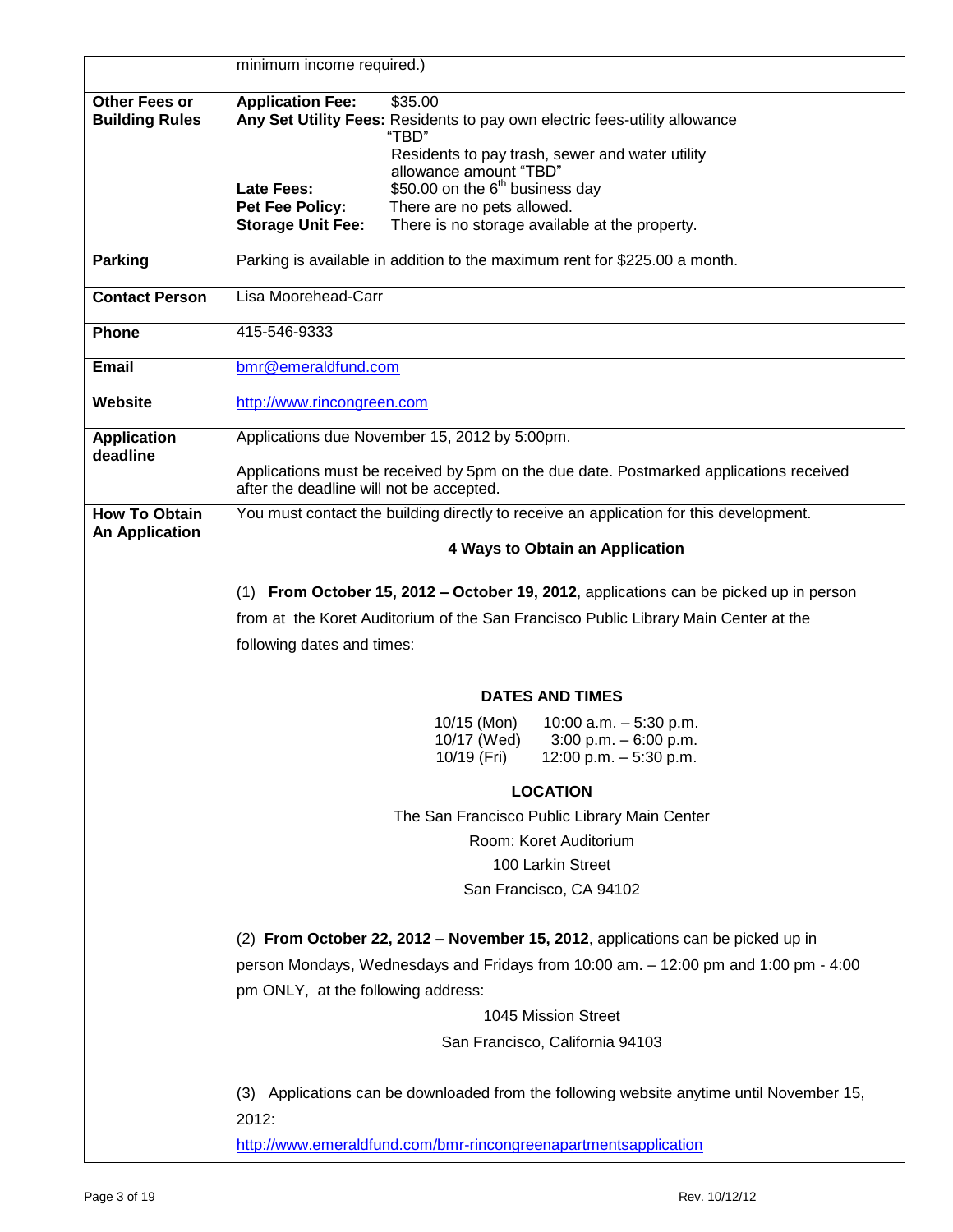|                                        | (4) Applications are also available at the Information Sessions on         |
|----------------------------------------|----------------------------------------------------------------------------|
|                                        | 10/23/12, 11/05/12, and 11/14/12                                           |
| <b>Address To</b>                      | <b>Rincon Green Apartments/BMR</b>                                         |
| <b>Which</b>                           | Lisa Moorehead-Carr                                                        |
| <b>Application</b><br><b>Should Be</b> | 1045 Mission Street                                                        |
| <b>Delivered</b>                       | San Francisco, California 94103                                            |
|                                        | Attention: Compliance Department                                           |
|                                        |                                                                            |
| <b>Open Houses</b>                     | <b>DATES AND TIMES</b>                                                     |
|                                        | Wednesday, October 17, 2012, 6:00 PM - 8:00 PM                             |
|                                        | Monday, October 29, 2012, 6:00 PM - 8:00 PM                                |
|                                        | Thursday, November 8, 2012, 6:00 PM - 8:00 PM                              |
|                                        | <b>LOCATION</b>                                                            |
|                                        | 434 Harrison Street                                                        |
|                                        | San Francisco, California 94105                                            |
| <b>Information</b><br><b>Sessions</b>  | <b>SESSION 1</b>                                                           |
|                                        | Tuesday, October 23, 2012<br>6:00-7:30pm                                   |
|                                        |                                                                            |
|                                        | <b>LOCATION</b>                                                            |
|                                        | The San Francisco Public Library Main Center<br>Room: Latino Rooms A and B |
|                                        | 100 Larkin Street                                                          |
|                                        | San Francisco, CA 94102                                                    |
|                                        | <b>SESSION 2</b>                                                           |
|                                        | Monday, November 5, 2012<br>3:30pm-5:30pm                                  |
|                                        |                                                                            |
|                                        | <b>LOCATION</b>                                                            |
|                                        | The San Francisco Public Library Main Center<br>Room: Koret Auditorium     |
|                                        | 100 Larkin Street                                                          |
|                                        | San Francisco, CA 94102                                                    |
|                                        | <b>SESSION 3</b><br>Wednesday, November 14, 2012                           |
|                                        | 1:00pm-3:00pm                                                              |
|                                        | <b>LOCATION</b>                                                            |
|                                        | The San Francisco Public Library Main Center                               |
|                                        | Room: Koret Auditorium<br>100 Larkin Street                                |
|                                        | San Francisco, CA 94102                                                    |
| Lottery                                | <b>December 5, 2012</b>                                                    |
|                                        | 10:00am-5:00pm                                                             |
|                                        | The San Francisco Public Library Main Center                               |

г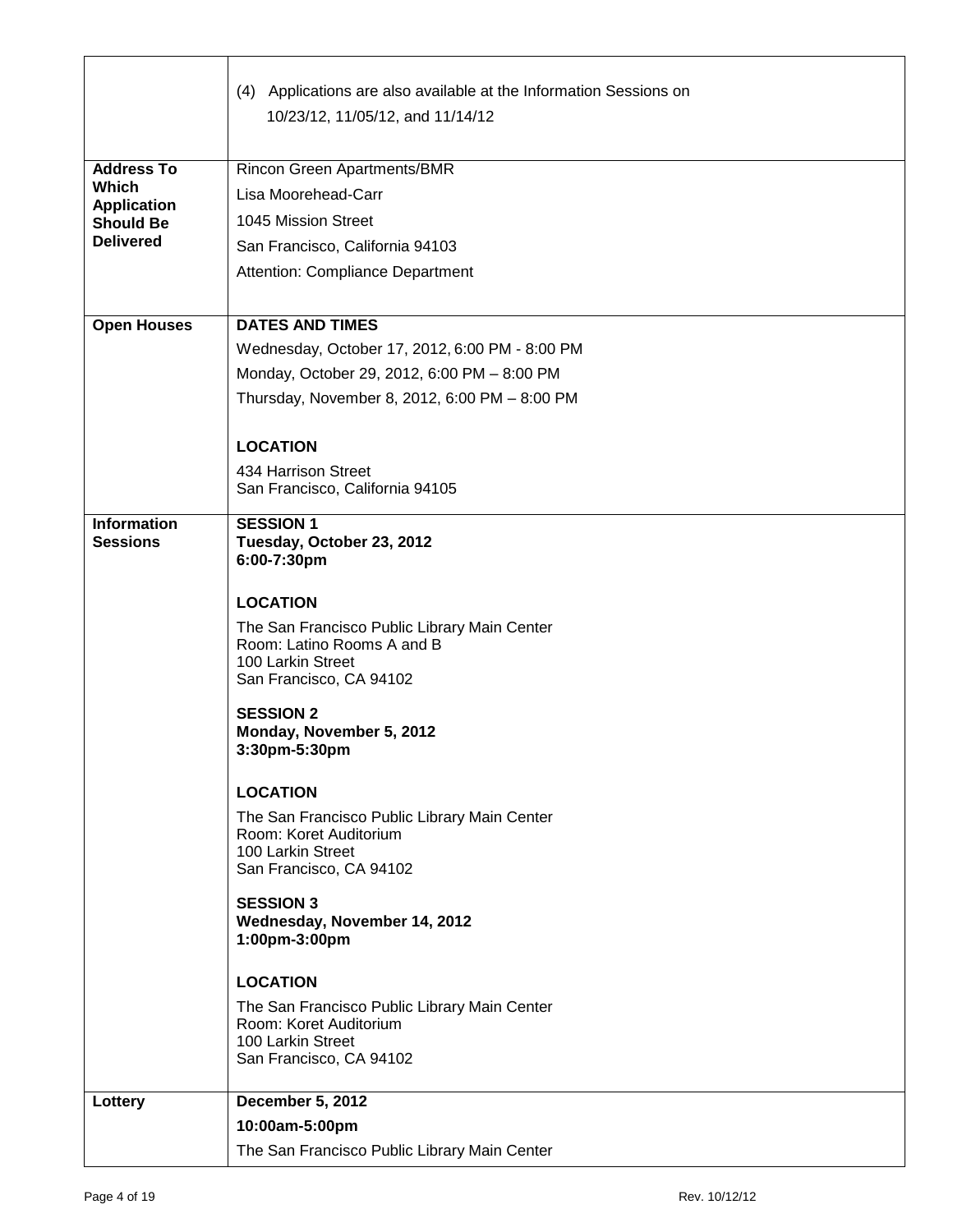|                        | Room: Koret Auditorium                                                                      |
|------------------------|---------------------------------------------------------------------------------------------|
|                        | 100 Larkin Street                                                                           |
|                        | San Francisco, CA 94102                                                                     |
|                        | Applicants do not need to be present at the lottery. Results will be posted to              |
|                        | http://www.emeraldfund.com/bmr-rincongreenapartmentsapplication within two weeks of the     |
|                        | lottery.                                                                                    |
|                        |                                                                                             |
| <b>Special Note(s)</b> | View this unit on affordablehousingonline.com , Craig's List and http://www.rincongreen.com |
|                        |                                                                                             |

# **333 Harrison Street, "Rincon Green Apartments," Unit Information, continued.**

| <b>BMR</b><br>Unit # | <b>Bedroom</b><br>Count | <b>Bath</b><br><b>Count</b> | <b>Square</b><br>Feet | <b>Floor</b>   | Rent     | <b>Maximum</b><br>Household | <b>Minimum Monthly</b><br>Household | <b>Deposit</b><br><b>Required</b> |
|----------------------|-------------------------|-----------------------------|-----------------------|----------------|----------|-----------------------------|-------------------------------------|-----------------------------------|
|                      |                         |                             |                       |                |          | <b>Income Allowed</b>       | <b>Income Required</b>              |                                   |
|                      |                         |                             |                       |                |          |                             |                                     |                                   |
| 106                  | <b>STU</b>              | $\overline{1}$              | 455                   | $\overline{1}$ | \$550.00 | 30% of AMI                  | \$1,375.00                          | \$582.00                          |
| $\frac{115}{115}$    | <b>STU</b>              | 1                           | 507                   | $\mathbf{1}$   | \$550.00 | 30% of AMI                  | \$1,375.00                          | \$582.00                          |
| 121                  | <b>STU</b>              | 1                           | 455                   | 1              | \$550.00 | 30% of AMI                  | \$1,375.00                          | \$582.00                          |
| 149                  | <b>STU</b>              | $\mathbf{1}$                | 455                   | 1              | \$550.00 | 30% of AMI                  | \$1,375.00                          | \$582.00                          |
| 156                  | <b>STU</b>              | $\overline{1}$              | 455                   | $\mathbf{1}$   | \$550.00 | 30% of AMI                  | \$1,375.00                          | \$582.00                          |
| 206                  | <b>STU</b>              | $\mathbf{1}$                | 455                   | $\overline{2}$ | \$550.00 | 30% of AMI                  | \$1,375.00                          | \$582.00                          |
| 242                  | <b>STU</b>              | $\overline{1}$              | 455                   | $\overline{2}$ | \$550.00 | 30% of AMI                  | \$1,375.00                          | \$582.00                          |
| $\overline{247}$     | <b>STU</b>              | $\mathbf{1}$                | 455                   | $\overline{2}$ | \$550.00 | 30% of AMI                  | \$1,375.00                          | \$582.00                          |
| 249                  | <b>STU</b>              | $\overline{1}$              | 455                   | $\overline{2}$ | \$550.00 | 30% of AMI                  | \$1,375.00                          | \$582.00                          |
| 256                  | <b>STU</b>              | 1                           | 455                   | $\overline{2}$ | \$550.00 | 30% of AMI                  | \$1,375.00                          | \$582.00                          |
| 306                  | <b>STU</b>              | $\mathbf{1}$                | 455                   | $\mathbf{3}$   | \$550.00 | 30% of AMI                  | \$1,375.00                          | \$582.00                          |
| $\overline{313}$     | <b>STU</b>              | 1                           | 507                   | $\overline{3}$ | \$550.00 | 30% of AMI                  | \$1,375.00                          | \$582.00                          |
| $\overline{342}$     | <b>STU</b>              | $\mathbf{1}$                | 455                   | $\overline{3}$ | \$550.00 | 30% of AMI                  | \$1,375.00                          | \$582.00                          |
| $\overline{349}$     | <b>STU</b>              | 1                           | 455                   | 3              | \$550.00 | 30% of AMI                  | \$1,375.00                          | \$582.00                          |
| 356                  | <b>STU</b>              | $\mathbf{1}$                | 455                   | 3              | \$550.00 | 30% of AMI                  | \$1,375.00                          | \$582.00                          |
| 406                  | <b>STU</b>              | $\mathbf{1}$                | 455                   | $\overline{4}$ | \$550.00 | 30% of AMI                  | \$1,375.00                          | \$582.00                          |
| 442                  | <b>STU</b>              | $\mathbf{1}$                | 455                   | $\overline{4}$ | \$550.00 | 30% of AMI                  | \$1,375.00                          | \$582.00                          |
| 447                  | <b>STU</b>              | 1                           | 455                   | 4              | \$550.00 | 30% of AMI                  | \$1,375.00                          | \$582.00                          |
| 449                  | <b>STU</b>              | $\mathbf{1}$                | 455                   | 4              | \$550.00 | 30% of AMI                  | \$1,375.00                          | \$582.00                          |
| 456                  | <b>STU</b>              | $\mathbf 1$                 | 455                   | 4              | \$550.00 | 30% of AMI                  | \$1,375.00                          | \$582.00                          |
| 506                  | <b>STU</b>              | $\mathbf{1}$                | 455                   | 5              | \$550.00 | 30% of AMI                  | \$1,375.00                          | \$582.00                          |
| $\overline{542}$     | <b>STU</b>              | 1                           | 455                   | 5              | \$550.00 | 30% of AMI                  | \$1,375.00                          | \$582.00                          |
| $\overline{547}$     | <b>STU</b>              | $\mathbf{1}$                | 455                   | $\overline{5}$ | \$550.00 | 30% of AMI                  | \$1,375.00                          | \$582.00                          |
| 549                  | <b>STU</b>              | $\mathbf{1}$                | 455                   | $\overline{5}$ | \$550.00 | 30% of AMI                  | \$1,375.00                          | \$582.00                          |
| 606                  | <b>STU</b>              | $\mathbf{1}$                | 455                   | 6              | \$550.00 | 30% of AMI                  | \$1,375.00                          | \$582.00                          |
| 642                  | <b>STU</b>              | 1                           | 455                   | 6              | \$550.00 | 30% of AMI                  | \$1,375.00                          | \$582.00                          |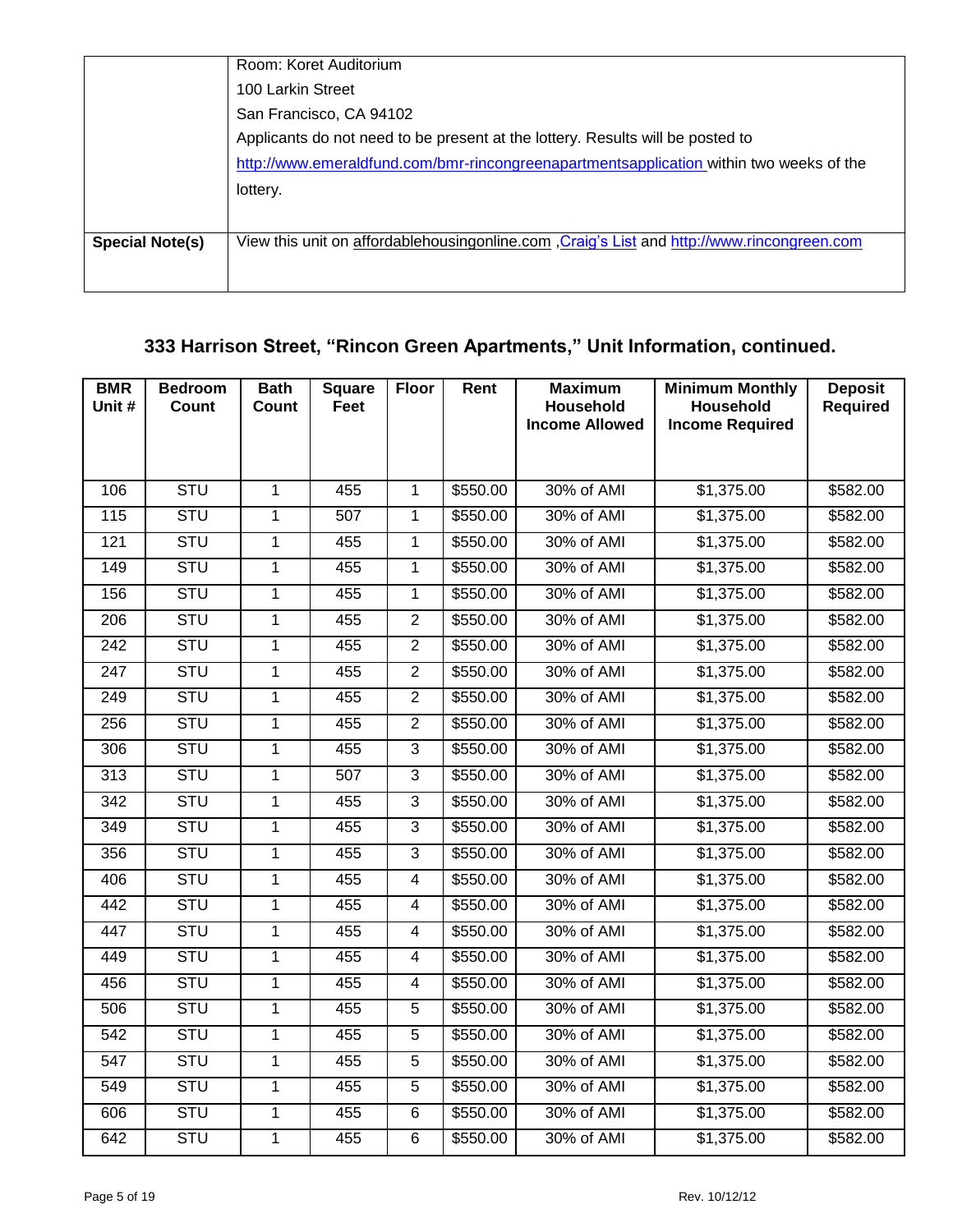| 649              | <b>STU</b> | 1              | 455              | 6              | \$550.00 | 30% of AMI | \$1,375.00             | \$582.00 |
|------------------|------------|----------------|------------------|----------------|----------|------------|------------------------|----------|
| 706              | <b>STU</b> | 1              | 455              | $\overline{7}$ | \$550.00 | 30% of AMI | \$1,375.00             | \$582.00 |
| 747              | <b>STU</b> | $\mathbf{1}$   | 455              | $\overline{7}$ | \$550.00 | 30% of AMI | \$1,375.00             | \$582.00 |
| 307              | $1BR + S$  | 1              | 634              | 3              | \$581.00 | 30% of AMI | \$1,453.00             | \$624.00 |
| 107              | $1BD+S$    | $\mathbf 1$    | 634              | $\mathbf 1$    | \$581.00 | 30% of AMI | \$1,453.00             | \$624.00 |
| 154              | $1BD+S$    | $\mathbf{1}$   | 634              | $\mathbf{1}$   | \$581.00 | 30% of AMI | \$1,453.00             | \$624.00 |
| 207              | $1BD + S$  | $\mathbf{1}$   | 634              | $\overline{2}$ | \$581.00 | 30% of AMI | \$1,453.00             | \$624.00 |
| 109              | 1BD        | 1              | 664              | 1              | \$581.00 | 30% of AMI | \$1,453.00             | \$624.00 |
| 110              | 1BD        | 1              | 574              | $\mathbf{1}$   | \$581.00 | 30% of AMI | \$1,453.00             | \$624.00 |
| 116              | 1BD        | 1              | 574              | 1              | \$581.00 | 30% of AMI | \$1,453.00             | \$624.00 |
| 139              | 1BD        | 1              | 574              | 1              | \$581.00 | 30% of AMI | \$1,453.00             | \$624.00 |
| 152              | 1BD        | 1              | 574              | 1              | \$581.00 | 30% of AMI | \$1,453.00             | \$624.00 |
| 155              | 1BD        | 1              | 574              | 1              | \$581.00 | 30% of AMI | \$1,453.00             | \$624.00 |
| $\overline{209}$ | 1BD        | 1              | 664              | $\overline{2}$ | \$581.00 | 30% of AMI | \$1,453.00             | \$624.00 |
| 210              | 1BD        | 1              | 574              | $\overline{2}$ | \$581.00 | 30% of AMI | \$1,453.00             | \$624.00 |
| $\overline{217}$ | 1BD        | 1              | 664              | $\overline{2}$ | \$581.00 | 30% of AMI | \$1,453.00             | \$624.00 |
| 238              | 1BD        | 1              | 574              | $\overline{2}$ | \$581.00 | 30% of AMI | \$1,453.00             | \$624.00 |
| 254              | 1BD        | $\overline{1}$ | 634              | $\overline{2}$ | \$581.00 | 30% of AMI | \$1,453.00             | \$624.00 |
| 339              | 1BD        | $\mathbf{1}$   | $\overline{576}$ | $\overline{3}$ | \$581.00 | 30% of AMI | \$1,453.00             | \$624.00 |
| 410              | 1BD        | $\mathbf{1}$   | 574              | 4              | \$581.00 | 30% of AMI | $\overline{$1,453.00}$ | \$624.00 |
| 641              | 1BD        | 1              | 574              | 6              | \$581.00 | 30% of AMI | \$1,453.00             | \$624.00 |
| 746              | 1BD        | 1              | 574              | $\overline{7}$ | \$581.00 | 30% of AMI | \$1,453.00             | \$624.00 |
| 336              | 2BD        | 1              | 956              | 3              | \$694.00 | 30% of AMI | \$1,735.00             | \$749.00 |
| 536              | 2BD        | 1              | 956              | 5              | \$694.00 | 30% of AMI | \$1,735.00             | \$749.00 |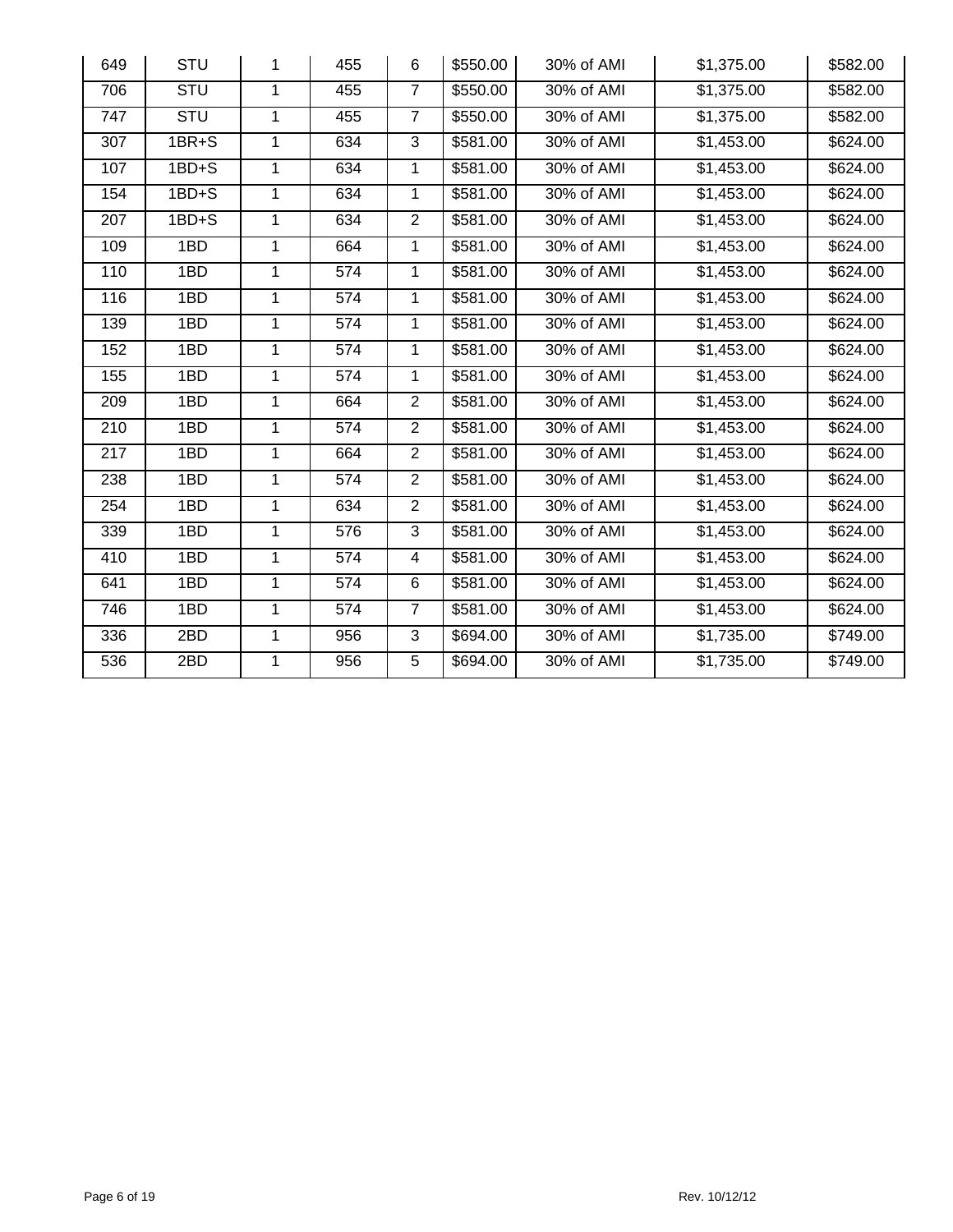#### **MAYOR'S OFFICE OF HOUSING CITY AND COUNTY OF SAN FRANCISCO**



#### **City and County of San Francisco Below Market Rate (BMR) Inclusionary Housing Program Rental Application Page 1 of 4**

**EDWIN M. LEE MAYOR**

**OLSON LEE DIRECTOR**

*---- PLEASE SUBMIT THIS APPLICATION AND MATERIALS TO THE BUILDING---*

*(Submit pages 1-4 and all required materials directly to the rental agent by the required deadline for the apartment(s). Incomplete applications will not be accepted.)*

| BMR UNIT ADDRESS ____________________                                                                                 | <b>DESIRED UNIT SIZE_______</b>                                                                                                                                                                                                                                                                                                                                                                                            | DATE <b>DATE</b>                                                                                                                                                                            |
|-----------------------------------------------------------------------------------------------------------------------|----------------------------------------------------------------------------------------------------------------------------------------------------------------------------------------------------------------------------------------------------------------------------------------------------------------------------------------------------------------------------------------------------------------------------|---------------------------------------------------------------------------------------------------------------------------------------------------------------------------------------------|
| 1. Legal name of applicant(s) who will hold title to the BMR unit                                                     |                                                                                                                                                                                                                                                                                                                                                                                                                            |                                                                                                                                                                                             |
| Head of Household Name                                                                                                |                                                                                                                                                                                                                                                                                                                                                                                                                            |                                                                                                                                                                                             |
| Head of Household Occupation_______________                                                                           |                                                                                                                                                                                                                                                                                                                                                                                                                            | Co-applicant Occupation ________________________                                                                                                                                            |
| Head of Household Race/Ethnicity ___________<br>(optional - for statistical use only)                                 |                                                                                                                                                                                                                                                                                                                                                                                                                            |                                                                                                                                                                                             |
| Do you intend to use a Section 8 voucher to rent this unit? $\Box$ Yes $\Box$ No                                      |                                                                                                                                                                                                                                                                                                                                                                                                                            |                                                                                                                                                                                             |
|                                                                                                                       | Does at least one household member live or work in San Francisco? $\Box$ Yes $\Box$ No                                                                                                                                                                                                                                                                                                                                     |                                                                                                                                                                                             |
| persons displaced by Agency action. Contact 415-701-5613 with questions.<br>otherwise be proven as a dependent child) | Does one household member hold a *Certificate of Preference? (Note: This is not a Section 8 voucher.) $\Box$ Yes<br>If yes, name of household member & certificate number___________________________<br>Have you submitted a copy of your Certificate of Preference with this application? □ Yes □ No<br>2. Name(s) of dependent household member(s) who will live in the unit (must be claimed on most recent tax form or | $\Box$ No<br>*Certificate of Preference holders are primarily households displaced by Agency action in Redevelopment Project Areas during the 1960's and 1970's, but may also include other |
|                                                                                                                       |                                                                                                                                                                                                                                                                                                                                                                                                                            |                                                                                                                                                                                             |
| Dependent? $\Box$ Yes $\Box$ No                                                                                       | In School? $\Box$ Yes $\Box$ No                                                                                                                                                                                                                                                                                                                                                                                            |                                                                                                                                                                                             |
|                                                                                                                       |                                                                                                                                                                                                                                                                                                                                                                                                                            |                                                                                                                                                                                             |
| Dependent? $\Box$ Yes $\Box$ No                                                                                       | In School? □ Yes<br>$\Box$ No                                                                                                                                                                                                                                                                                                                                                                                              |                                                                                                                                                                                             |
| 3. Total Household Size (including applicants and dependents) _____                                                   |                                                                                                                                                                                                                                                                                                                                                                                                                            |                                                                                                                                                                                             |
|                                                                                                                       | 4. Current Applicant Address _____________________________City/State/Zip________                                                                                                                                                                                                                                                                                                                                           |                                                                                                                                                                                             |
|                                                                                                                       |                                                                                                                                                                                                                                                                                                                                                                                                                            |                                                                                                                                                                                             |
|                                                                                                                       |                                                                                                                                                                                                                                                                                                                                                                                                                            |                                                                                                                                                                                             |
| (Please use additional sheets of paper if necessary for any question above.)                                          |                                                                                                                                                                                                                                                                                                                                                                                                                            |                                                                                                                                                                                             |
|                                                                                                                       | CONTINUED ON NEXT PAGE                                                                                                                                                                                                                                                                                                                                                                                                     |                                                                                                                                                                                             |

Page 7 of 19 Rev. 10/12/12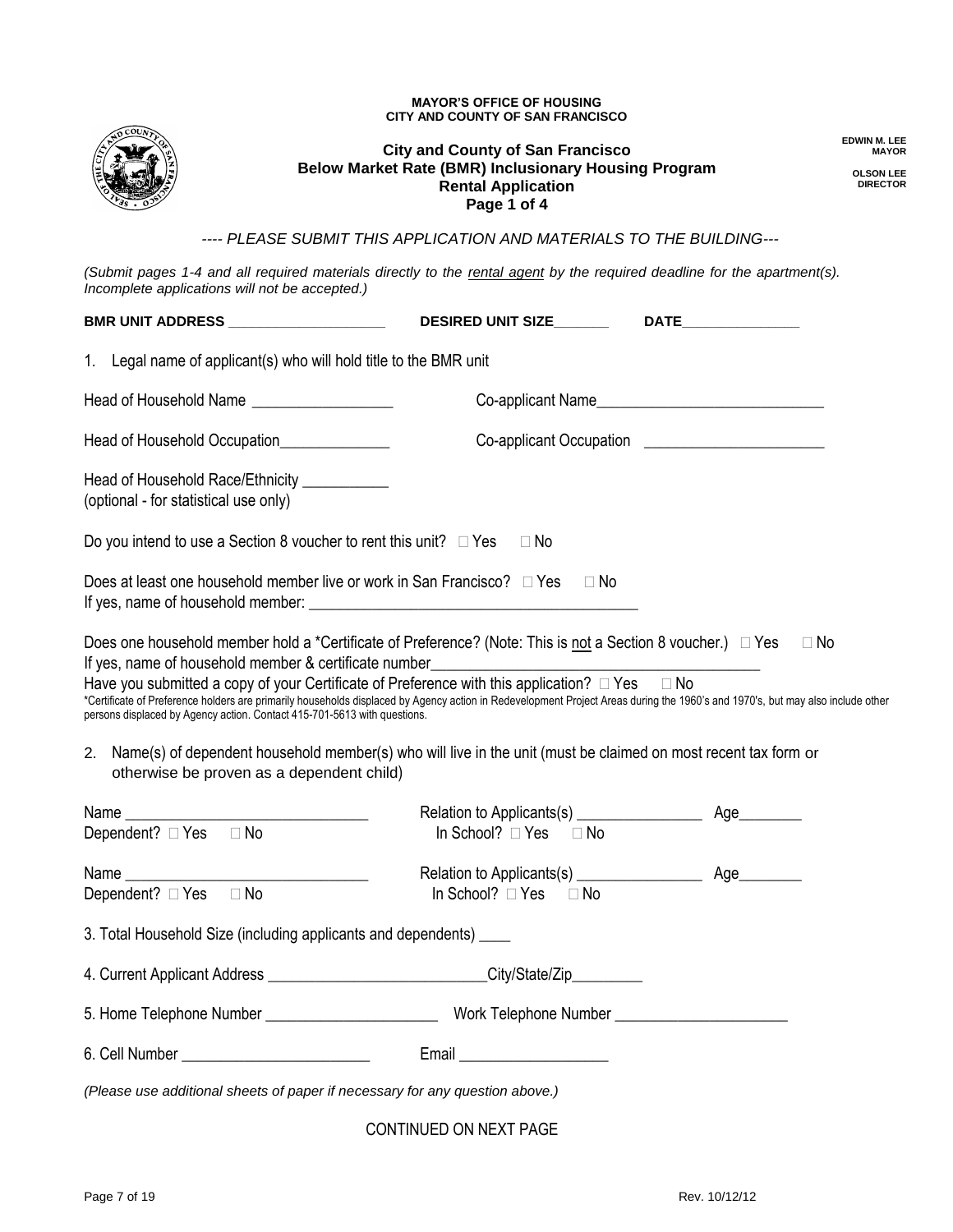## **City and County of San Francisco Below Market Rate (BMR) Inclusionary Housing Program Rental Application Page 2 of 4**

7. Financial Information, Part I: You must complete and submit the income certification form on pages 3-4 of this application. You must list all jobs, accounts, and sign.

## 8. Documents to be Submitted with Application:

- *If a Certificate of Preference Holder, submit a copy of the Certificate. (This is not a Section 8 voucher.)*
- *Proof that one household member lives or works in San Francisco.*

9. Document Checklist: You must submit a completed document checklist with your application.

10. Does any household member currently own a residential unit (house or condo unit)?  $\Box$  Yes  $\Box$  No

11. Documents to be Submitted **After** the Lottery, Financial Information, Part II: Should you place high in the lottery, you must provide copies of the following documents for each household member 18 years old or older or legal affidavits if documents are missing within 5 days of being contacted after the lottery (if you rank high on the lottery list). See instructions for more guidance.

- *Complete set of past one (1) year federal (only) Income Tax Returns (signed & dated).*
- *Complete set of past one (1) year W-2 forms.*
- *Three (3) most recent and consecutive pay stubs or signed affidavits if missing or unemployed.*
- *Three (3) most recent and consecutive statements from each savings, checking or any other type of account in which money is saved.*

## **HOUSEHOLD CERTIFICATION & SIGNATURES – PLEASE COMPLETE**

The information on this form will be used to determine income eligibility. I/we have listed in Part I all persons in my/our household. I have also disclosed ALL income and assets held by each person listed in Part I of the Income Certification Form. Verification may be obtained from any source named in this application. Under penalties of perjury, I/we certify that the information presented in this Certification is true and accurate to the best of my/our knowledge and belief. The undersigned further understands that providing false representations herein constitutes an act of fraud. False, misleading or incomplete information may result in the termination of application review and City's denial of this application.

Must be signed by all applicants 18 years or older.

| Applicant's Signature | Applicant's Printed Name | Date |
|-----------------------|--------------------------|------|
| Applicant's Signature | Applicant's Printed Name | Date |
| Applicant's Signature | Applicant's Printed Name | Date |
| Applicant's Signature | Applicant's Printed Name | Date |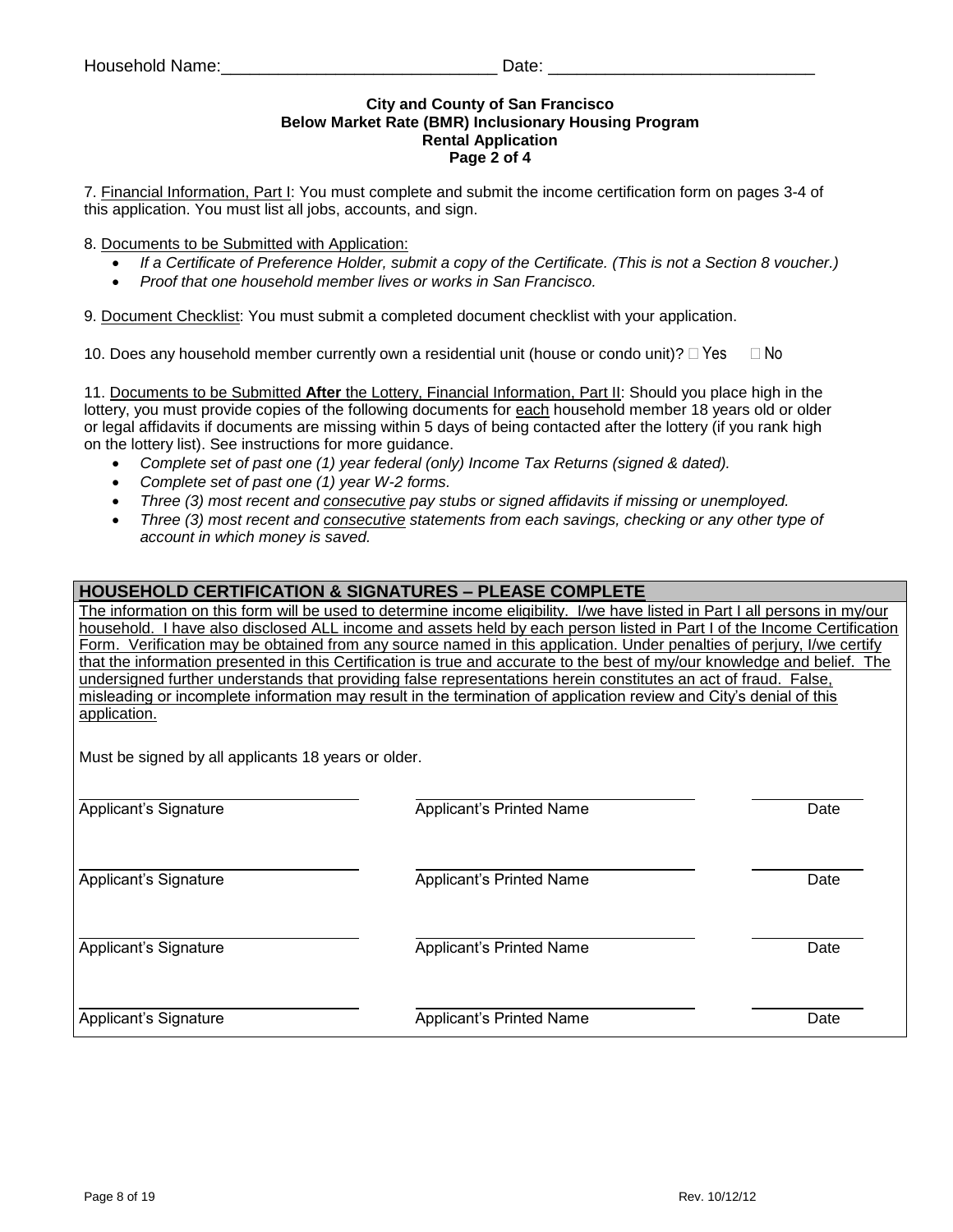## **City and County of San Francisco Below Market Rate (BMR) Inclusionary Housing Program Rental Application Page 3 of 4**

## **INCOME CERTIFICATION FORM**

You must complete this form as a part of your application. See application instructions for more information and examples.

"HH Mbr" = "Household Member"

|                                                                           | PART I: HOUSEHOLD COMPOSITION                                                  |       |                                                                     |                 |                                                                |                                          |                               |                                    |                                             |                                                            |  |
|---------------------------------------------------------------------------|--------------------------------------------------------------------------------|-------|---------------------------------------------------------------------|-----------------|----------------------------------------------------------------|------------------------------------------|-------------------------------|------------------------------------|---------------------------------------------|------------------------------------------------------------|--|
| <b>HH</b><br>Mbr $#$                                                      | Last Name                                                                      |       | First Name and<br>Middle Initial                                    |                 | <b>Household Member</b><br><b>Type</b><br>(Adult, child, etc.) |                                          | Date of Birth<br>(mm/dd/yyyy) |                                    | Full-Time<br>Student<br>$(Y \text{ or } N)$ | Married or<br>Domestic<br>Partnered<br>$(Y \text{ or } N)$ |  |
| 1                                                                         |                                                                                |       |                                                                     |                 |                                                                | <b>Adult</b>                             |                               |                                    |                                             |                                                            |  |
| $\mathbf 2$                                                               |                                                                                |       |                                                                     |                 |                                                                |                                          |                               |                                    |                                             |                                                            |  |
| 3                                                                         |                                                                                |       |                                                                     |                 |                                                                |                                          |                               |                                    |                                             |                                                            |  |
| 4                                                                         |                                                                                |       |                                                                     |                 |                                                                |                                          |                               |                                    |                                             |                                                            |  |
| 5                                                                         |                                                                                |       |                                                                     |                 |                                                                |                                          |                               |                                    |                                             |                                                            |  |
| 6                                                                         |                                                                                |       |                                                                     |                 |                                                                |                                          |                               |                                    |                                             |                                                            |  |
|                                                                           | <b>PART II: EMPLOYMENT</b>                                                     |       |                                                                     |                 |                                                                |                                          |                               |                                    |                                             |                                                            |  |
|                                                                           | (Please write "unemployed" under "Name of Employer" for unemployed HH members) |       |                                                                     | Full-time       |                                                                |                                          |                               |                                    | Self-                                       | Estimate                                                   |  |
| HH<br>Mbr#                                                                | Name of Employer                                                               | City  |                                                                     | (FT) or Part-   |                                                                | First Day of Employment<br>(mm/dd/yyyy)  |                               |                                    | Employed?                                   | d Annual                                                   |  |
|                                                                           |                                                                                |       |                                                                     | time (PT)       |                                                                |                                          |                               |                                    | (Yes/No)                                    | Income                                                     |  |
|                                                                           |                                                                                |       |                                                                     |                 |                                                                |                                          |                               |                                    |                                             |                                                            |  |
|                                                                           |                                                                                |       |                                                                     |                 |                                                                |                                          |                               |                                    |                                             |                                                            |  |
|                                                                           |                                                                                |       |                                                                     |                 |                                                                |                                          |                               |                                    |                                             |                                                            |  |
|                                                                           |                                                                                |       |                                                                     |                 |                                                                |                                          |                               |                                    |                                             |                                                            |  |
|                                                                           |                                                                                |       |                                                                     |                 |                                                                |                                          |                               |                                    |                                             |                                                            |  |
|                                                                           | PART III: GROSS ANNUAL INCOME                                                  |       |                                                                     |                 |                                                                |                                          |                               |                                    |                                             |                                                            |  |
| HH                                                                        | Social Security/Pensions<br>Public Assistance<br>Other Income Received         |       |                                                                     |                 |                                                                |                                          |                               |                                    |                                             |                                                            |  |
| Mbr#                                                                      |                                                                                | Wages |                                                                     |                 | <b>Received Annually</b><br><b>Received Annually</b>           |                                          |                               | Annually                           |                                             |                                                            |  |
|                                                                           |                                                                                |       |                                                                     |                 |                                                                |                                          |                               |                                    |                                             |                                                            |  |
|                                                                           |                                                                                |       |                                                                     |                 |                                                                |                                          |                               |                                    |                                             |                                                            |  |
|                                                                           |                                                                                |       |                                                                     |                 |                                                                |                                          |                               |                                    |                                             |                                                            |  |
|                                                                           |                                                                                |       |                                                                     |                 |                                                                |                                          |                               |                                    |                                             |                                                            |  |
|                                                                           |                                                                                |       |                                                                     |                 |                                                                |                                          |                               |                                    |                                             |                                                            |  |
|                                                                           |                                                                                |       |                                                                     |                 |                                                                |                                          |                               |                                    |                                             |                                                            |  |
| <b>Totals</b>                                                             | \$<br>(a                                                                       |       |                                                                     | $(b)$ \$<br>(c) |                                                                |                                          |                               | $\boldsymbol{\mathsf{S}}$<br>(d)   |                                             |                                                            |  |
| <b>TOTAL GROSS ANNUAL INCOME</b> Add (a) through (d)<br>$\sqrt{3}$<br>(e) |                                                                                |       |                                                                     |                 |                                                                |                                          |                               |                                    |                                             |                                                            |  |
|                                                                           | <b>PART IV: INCOME FROM ASSETS</b>                                             |       |                                                                     |                 |                                                                |                                          |                               |                                    |                                             |                                                            |  |
| <b>HH</b>                                                                 | Name of Institution<br>(bank name, etc.)                                       |       |                                                                     |                 | <b>Type of Asset</b>                                           | (e.g: bank account, savings account, CD, |                               | <b>Current Cash Value of Asset</b> |                                             |                                                            |  |
| Mbr#                                                                      |                                                                                |       |                                                                     |                 |                                                                | mutual fund, trust fund, gift, etc.)     |                               |                                    |                                             |                                                            |  |
|                                                                           |                                                                                |       |                                                                     |                 |                                                                |                                          |                               |                                    |                                             |                                                            |  |
|                                                                           |                                                                                |       |                                                                     |                 |                                                                |                                          |                               |                                    |                                             |                                                            |  |
|                                                                           |                                                                                |       |                                                                     |                 |                                                                |                                          |                               |                                    |                                             |                                                            |  |
|                                                                           |                                                                                |       |                                                                     |                 |                                                                |                                          |                               |                                    |                                             |                                                            |  |
|                                                                           |                                                                                |       |                                                                     |                 |                                                                |                                          |                               |                                    |                                             |                                                            |  |
|                                                                           |                                                                                |       | <b>Total Household Liquid Assets</b><br>(do not include retirement) |                 |                                                                |                                          |                               |                                    |                                             |                                                            |  |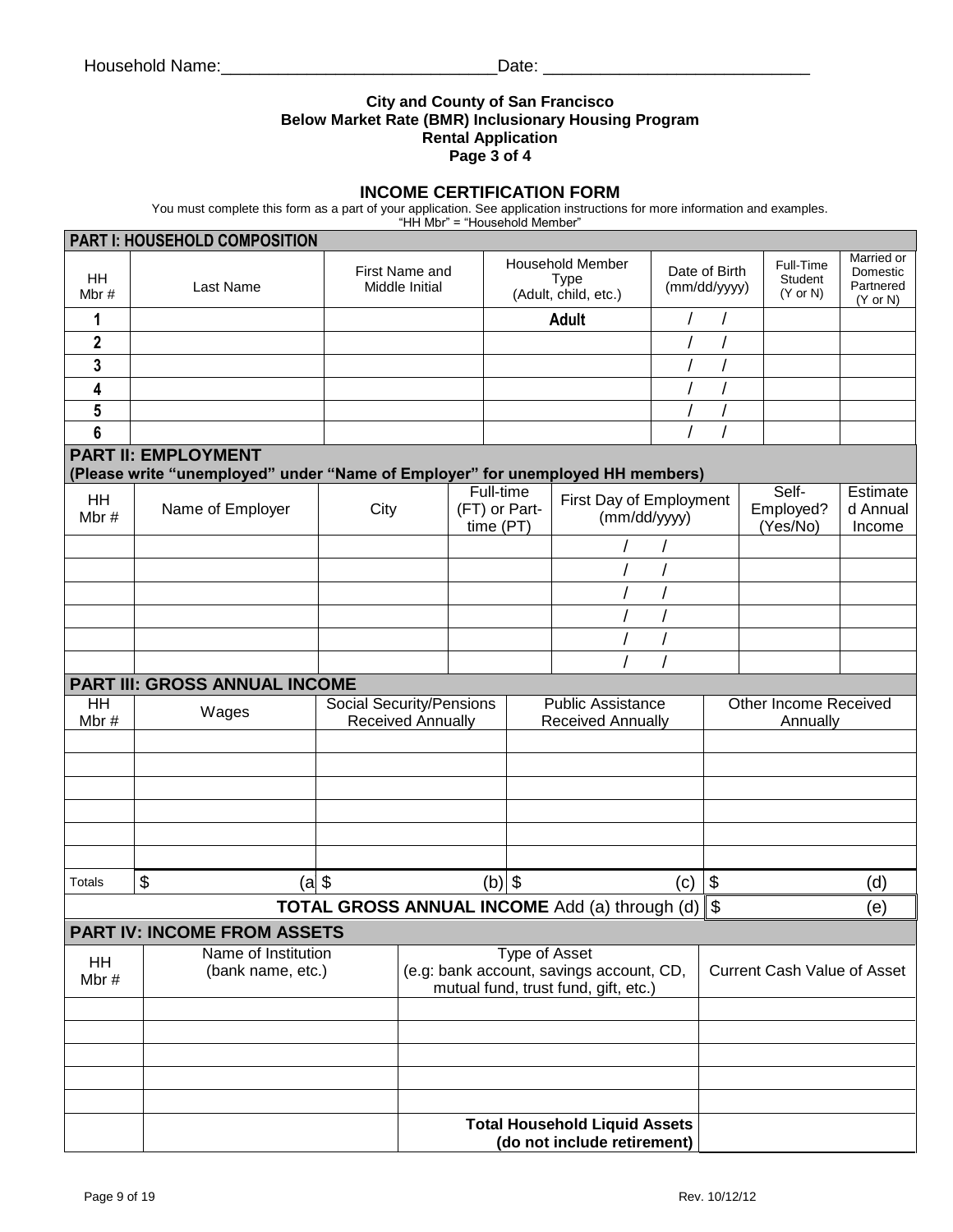## **City and County of San Francisco Below Market Rate (BMR) Inclusionary Housing Program Rental Application Page 4 of 4**

## **Application Documents Checklist**

## **Please complete and submit with application.**

|    | Applicants must submit income documentation for each member of<br>the household who is age 18 or older, regardless of dependent status.                                                                                                                                                                                                                 | #1 | #2 | #3 | #4 | #5 | <b>Verifier</b><br><b>Initials</b><br>(Leave<br>Blank) |
|----|---------------------------------------------------------------------------------------------------------------------------------------------------------------------------------------------------------------------------------------------------------------------------------------------------------------------------------------------------------|----|----|----|----|----|--------------------------------------------------------|
|    | 1. Completed, signed and dated BMR Application Form (only one per<br>household).                                                                                                                                                                                                                                                                        |    |    |    |    |    |                                                        |
|    | 2. If applying for Certificate of Preference lottery preference, copy of<br>Certificate of Preference from the former San Francisco<br>Redevelopment Agency.<br>Certificate Number:                                                                                                                                                                     |    |    |    |    |    |                                                        |
| 3. | If applying for live/work lottery preference, proof that at least one<br>household member lives or work in San Francisco by one of the<br>following:                                                                                                                                                                                                    |    |    |    |    |    |                                                        |
|    | Proof that one household member lives in San Francisco -                                                                                                                                                                                                                                                                                                |    |    |    |    |    |                                                        |
|    | (a) One utility bill with a San Francisco address dated within the 45<br>days preceding the application deadline for the BMR unit. Utility bills<br>can include gas, electric, garbage or water; or                                                                                                                                                     |    |    |    |    |    |                                                        |
|    | (b) Current paystub with a San Francisco address; or                                                                                                                                                                                                                                                                                                    |    |    |    |    |    |                                                        |
|    | (c) A current, formal lease with a San Francisco address.                                                                                                                                                                                                                                                                                               |    |    |    |    |    |                                                        |
|    | Proof that one household member works in San Francisco -                                                                                                                                                                                                                                                                                                |    |    |    |    |    |                                                        |
|    | (a) Current paystub with a San Francisco address                                                                                                                                                                                                                                                                                                        |    |    |    |    |    |                                                        |
|    | (b) If an applicant's employer is not based in San Francisco, or if a<br>person's paystubs do not reflect a San Francisco work address, the<br>applicant must supply a notarized letter from the employer stating<br>that the person works primarily in San Francisco and demonstrate<br>that at least 75% of their working hours are in San Francisco. |    |    |    |    |    |                                                        |

**INCOMPLETE OR DUPLICATE APPLICATIONS WILL BE ELIMINATED FROM THE LOTTERY.**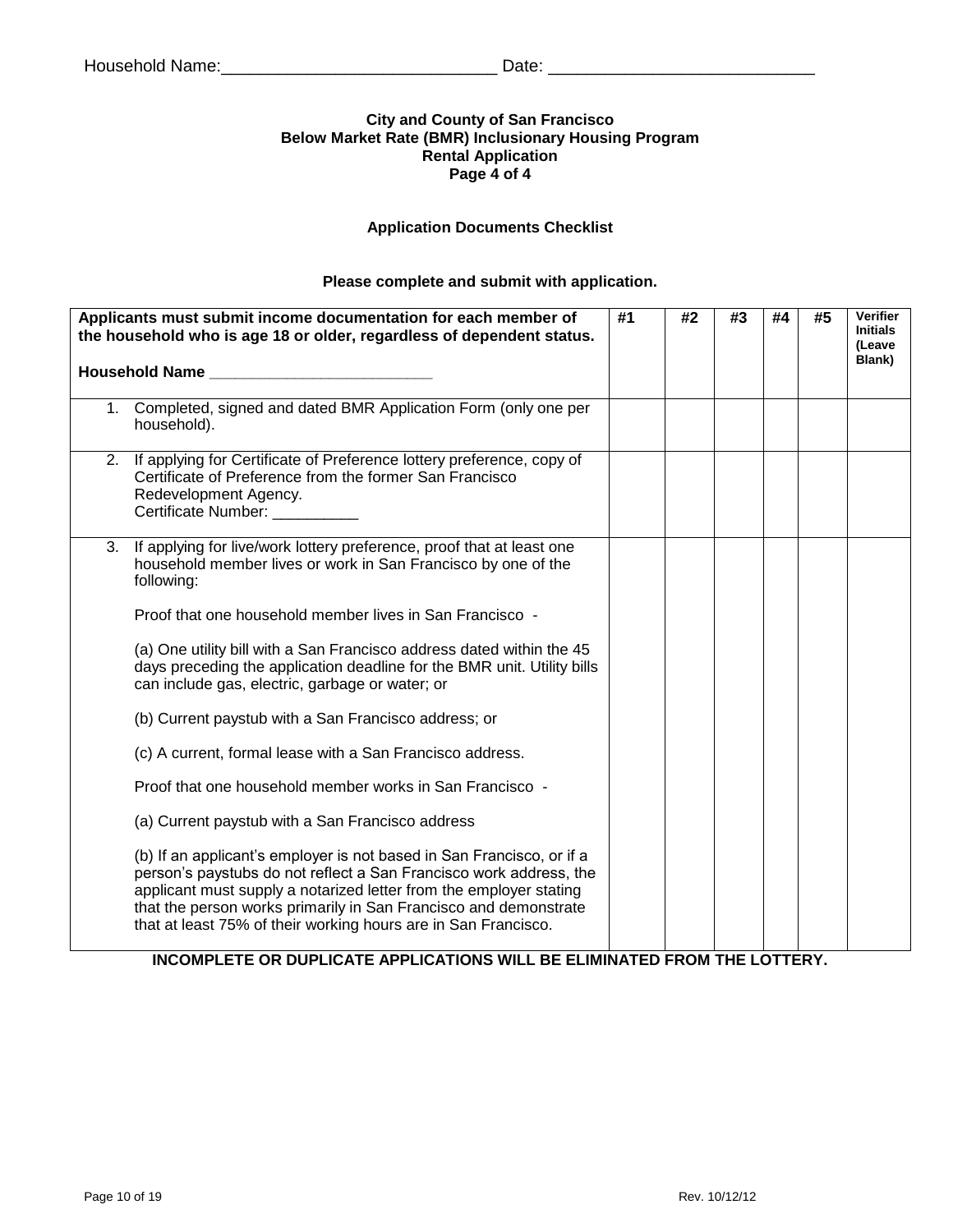## **City and County of San Francisco Below Market Rate (BMR) Inclusionary Housing Program Rental Application**

## **Application Instructions for Rental Units**

## **GENERAL RULES FOR COMPLETING A BMR RENTAL APPLICATION**

- Each household must submit one 4-page application plus prepare supplemental materials for all household members 18 years old or older, regardless of dependency status which must be timely submitted upon request (post lottery), regardless of dependency status. The application must be complete. It must include all household members, must be signed, and must include complete and accurate information on employment, salary, assets, and other statements made on the application. The application is a legal document and any inability to include all relevant information, whether accidental or intentional, may lead to the rejection of the application.
- It is very important to submit a complete application. The Mayor's Office of Housing may reject incomplete applications.
- Applicants must submit only one application per household, and each applicant must be included in only one application per development.
- Applicants must contact the building's sales or rental agent for each individual development for the current application.
- Please do not submit applications to the Mayor's Office of Housing. All applications must be submitted directly to the building's rental agent for the current BMR rental units by the established deadline for the units. The agent will ensure that your application is delivered to the Mayor's Office of Housing. Agents are required to shred all sensitive financial information once all units in a development have closed.
- BMR rental applicants are not approved to rent a unit until they receive an approval letter from the Mayor's Office of Housing or from the agent on behalf of the City. This letter is generated approximately 15 days after MOH receives a complete application from the building's agent.

#### **Who Must Appear on the Lease for the BMR Unit?**

- Each household member must be someone who either (1) appears on the lease for the unit OR (2) is an eligible dependent of a household member who appears on the lease.
- All spouses of applicants must appear on the lease for the unit. Spouses are not considered dependents when applying for BMR units. They must submit full documentation and become a leaseholder.

#### **Who is Considered a Dependent?**

 Only those individuals who appear on the official tax forms in the most recent tax year for an applicant who will appear on the lease for the unit (or who can otherwise be proven as a dependent child) will be considered an eligible dependent. However, spouses are not considered dependents for the purposes of the BMR program and must submit complete documentation in order to apply for a BMR unit.

## **INSTRUCTIONS FOR COMPLETING THE 4-PAGE COVER APPLICATION**

#### **How to Complete the Front Page of the Application**

- Applicants must enter the building name and the size unit desired (by bedroom count). You may be offered the opportunity to rent any size unit that meets the household size standard if you win the lottery. In other words, you are not locking yourself in to this unit size by stating it on your application.
- You must include every household member who intends to live in the unit.
- All household members who are 18 years old or older must sign all parts of the application. Spouses are not considered dependents and must sign, as well.
- The head of household is typically considered the household member who earns the highest income.

#### **How to Complete the 2-Page Income Certification Form**

Applicants will be entering information for the different household members who are 18 and older throughout this form. You will the same number for each member. For instance, if John Lee is "household member 1" in Part I, then John Lee is household member 1 throughout the remainder of the form.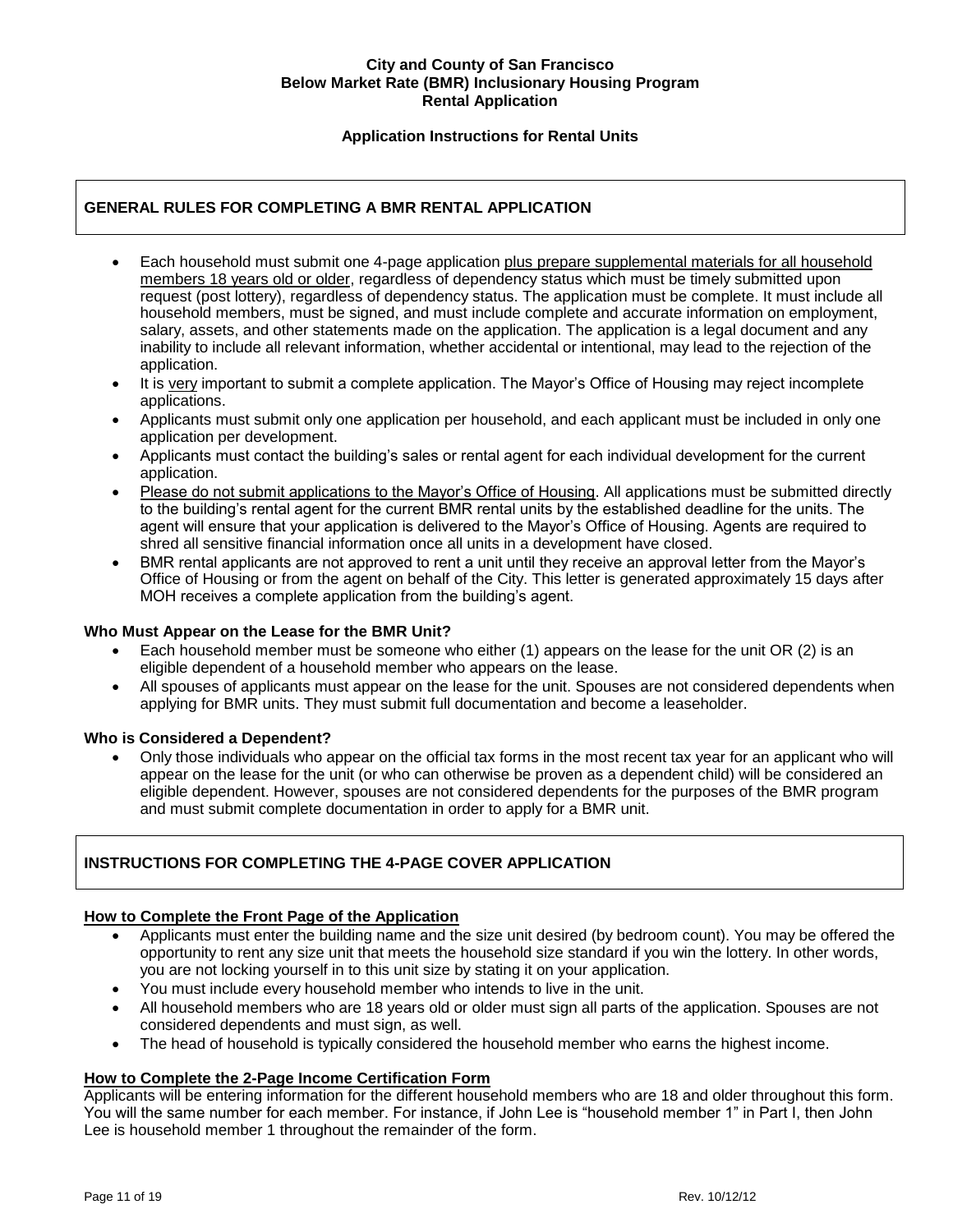## *Part I: Household Composition*

Enter the full name of all intended occupants. If there are more than six occupants, use an additional sheet of paper to list the remaining household members and attach it to the certification form. State each household member's status using one of the following:

| Adult | - Adult household member                          |
|-------|---------------------------------------------------|
| Child | Applicant's dependent child or unrelated<br>minor |
| Other | - Please specify (e.g., "Other - Niece")          |

#### *Part II: Employment*

Complete a separate line for each household member 18 years old or older, whether the member is employed or not. List the respective household member number from Part I. If there is not enough room to list all employers for each household member, use an additional sheet of paper to list the remaining employers and attach it to the certification form.

#### *Part III: Annual Gross Income*

Complete a separate line for each household member who is 18 or older. List the respective household member number from Part I. If there is not enough room to list all sources of income for each household member, use an additional sheet of paper to list the remaining income sources and attach it to the certification form.

| Wages(Gross)     | Enter the annual amount of wages, salaries, tips, commissions, bonuses, and other<br>income from employment; distributed profits and/or net income from a business. |
|------------------|---------------------------------------------------------------------------------------------------------------------------------------------------------------------|
| Social Security/ | Enter the annual amount of income from Social Security, Supplemental Security                                                                                       |
| Pensions         | Income, pensions, military retirement, etc.                                                                                                                         |
| Public           | Enter the annual amount of income received from public assistance (e.g., TANF,                                                                                      |
| Assistance       | general assistance, disability, etc.).                                                                                                                              |
| Other Income     | Enter the annual amount of alimony, child support, unemployment benefits, or any<br>other income regularly received by the household.                               |

#### *Part IV: Income from Asset Accounts*

- List the respective household member number from Part I and complete a separate line for each member.
- List every cash account for every household member who is 18 years or older.
- Asset accounts are accounts in which an individual has any money saved. These accounts can include, but are not limited to, checking accounts, savings accounts, Certificates of Deposit, Mutual Funds, stocks, bonds, trust funds, limited liability investments, or other costs, and any other account in which money is saved. If money is not saved in an institution (e.g. it is saved at home), you must list this amount, as well. Do not include material assets such as cars, boats, etc., only cash assets.
- Applicants must list each asset account separately, identifying the name of the bank or institution in which the asset is held, the type of asset (banking account, checking account, etc.) and the current balance (amount of money) in each account.
- If there is not enough room to list all liquid (cash) assets for each household member, use an additional sheet of paper to list the remaining household members and attach it to the certification form.
- Applicants must submit upon request (post lottery) statements for any account on which the applicant's name appears. All joint accounts must be noted and statements must be included.
- Applicants must include any account that the adult holds for a person who is under 18 years old (custodial accounts) but for qualified college savings plans. Applicants may not transfer their savings to their children or other youth in order to qualify for a BMR unit.
- Assets from retirement savings will not be counted toward your income but at least one retirement statement must be provided post-lottery to confirm that it is eligible for exclusion.
- Each applicant household is legally swearing to its current asset accounts and cash asset holdings. An application will be disqualified in its entirety if asset accounts are falsely represented.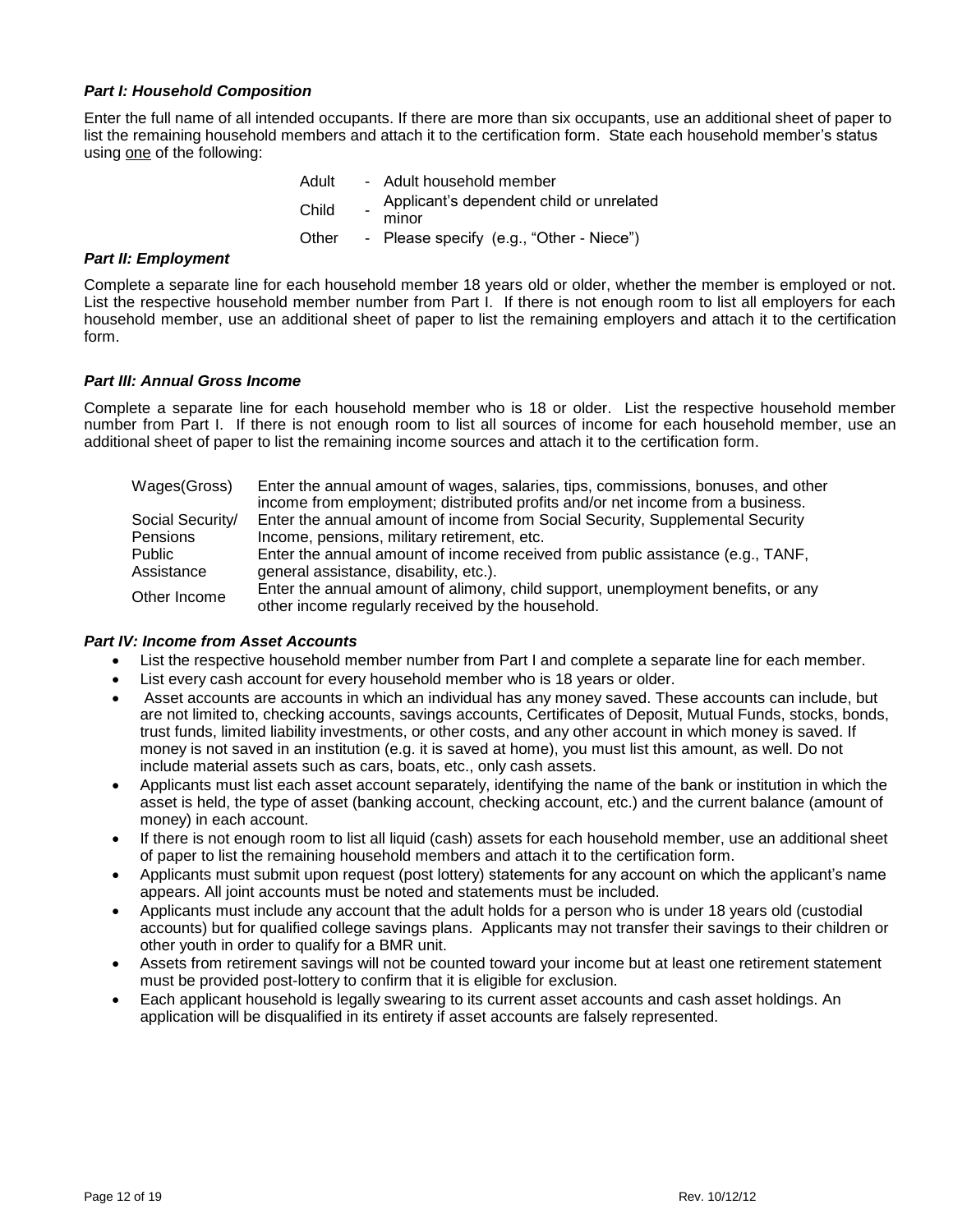## **DOCUMENTATION REQUIRED WHEN SUBMITTING THE APPLICATION**

#### If applicable, proof that at least one household member lives or work in San Francisco by one of the **following:**

Lives in San Francisco -

(a) One utility bill with a San Francisco address dated within the 45 days preceding the application deadline for the BMR unit. Utility bills can include gas, electric, garbage or water; or

- (b) Current paystub with a San Francisco address; or
- (c) A current, formal lease with a San Francisco address.

Works in San Francisco –

(a) Current paystub with a San Francisco address

(b) If an applicant's employer is not based in San Francisco, or if a person's paystubs do not reflect a San Francisco work address, the applicant must supply a notarized letter from the employer stating that the person works primarily in San Francisco and demonstrate that at least 75% of their working hours are in San Francisco.

#### **\_\_\_ If applicable, proof that one household holds a \*Certificate of Preference**

All individuals and households may enter the lottery for a BMR unit. However, those households in which one member holds a Certificate of Preference from the San Francisco Redevelopment Agency will be given highest *preference* in the lottery ranking process.

\* Certificate of Preference holders are primarily households displaced by Agency action in Redevelopment Project Areas during the 1960's and 1970's, but may also include other persons displaced by Agency action.

To be considered a Certificate of Preference (COP) holder, you must submit a copy of your certificate with the application. To verify that you are a COP holder, call 415-701-5613.

## **DOCUMENTATION REQUIRED UPON REQUEST ONLY (AFTER THE LOTTERY)**

|  |  | Complete set of past one (1) year federal Income Tax Return (signed & dated) |  |  |  |
|--|--|------------------------------------------------------------------------------|--|--|--|
|  |  |                                                                              |  |  |  |

- *\_\_\_\_\_ Complete set of past one (1) year W-2 forms*
- *\_\_\_\_\_ Three (3) most recent and consecutive pay stubs*
- *\_\_\_\_\_ Three (3) most recent and consecutive statements from each savings, checking or any other type of account in which money is saved.* 
	- *\_\_\_\_\_\_ Optional - Proof that one household member lives or works in San Francisco*
	- *\_\_\_\_\_\_ Optional - Proof that one household member holds a "*Certificate of Preference

\*Certificate of Preference holders are primarily households displaced by Agency action in Redevelopment Project Areas during the 1960's and 1970's, but may also include other persons displaced by Agency action. San Francisco Redevelopment Agency: [415-749-2432](http://www.sfraaffordablehousing.org/)

#### **Who Must Timely Submit Income Documentation When Requested?**

 All applicants who are18 years old or older dependents must submit full documentation upon request (post lottery). This includes dependent parents, children and others who are 18 years old or older.

#### **Required Income Documents Upon Request Only (Post Lottery)**

Income documents for each applicant who is 18 years old or older must be timely submitted upon request (post lottery).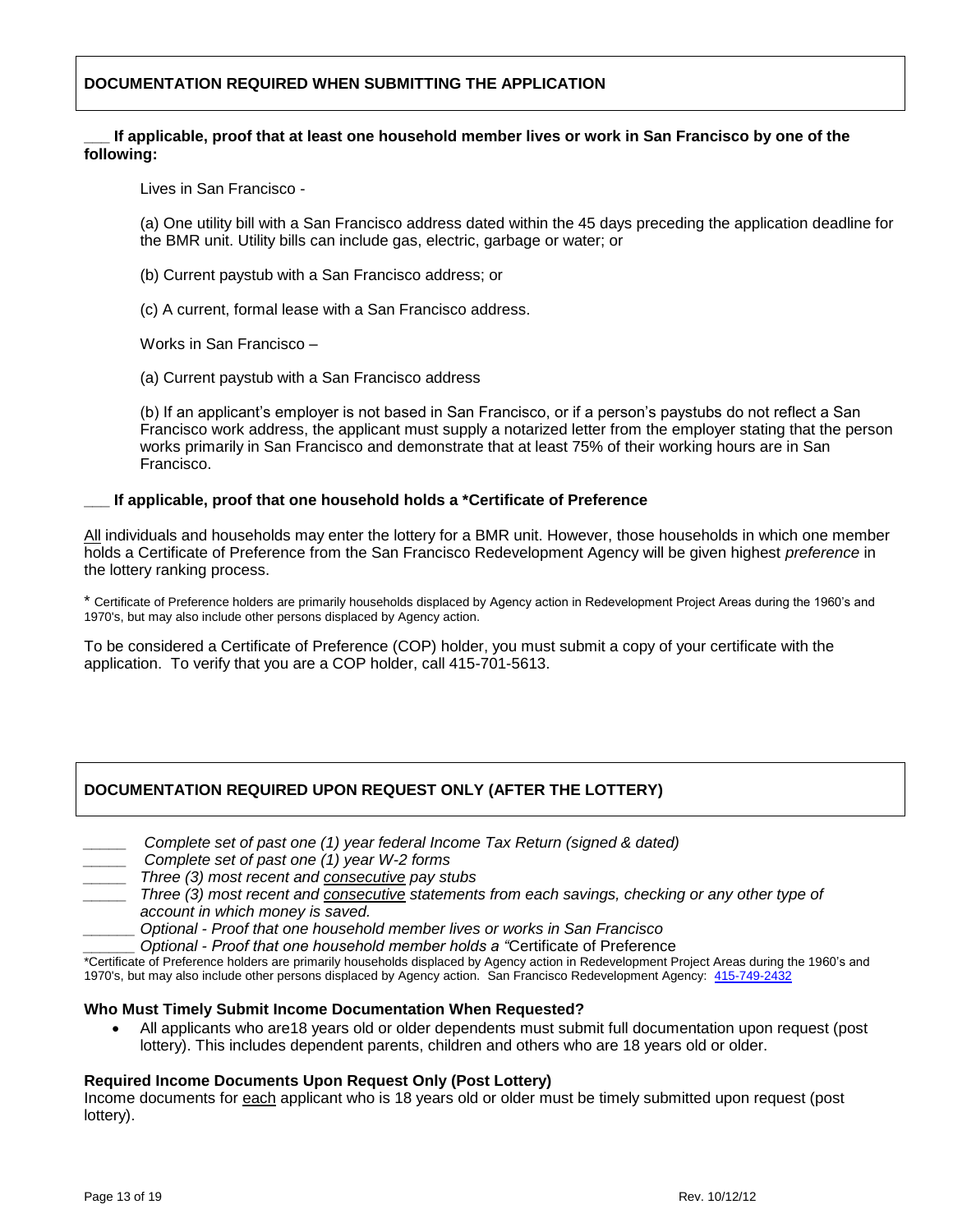## **\_\_\_\_\_One: Complete Set of the Past One (1) Year Federal (IRS) Income Tax Returns For Each Household Member 18 Years of Age or Older**

Applicants who have filed taxes for the past year must provide:

- Copies of complete and final federal tax form that was submitted to the IRS, including all schedules. MOH will not accept brief, computer-generated tax reports.
	- o Each tax form must be signed & dated. Applicants may use the current date if they are signing an allowable computer-generated tax form (such as a form that was generated through a tax preparer or Turbo Tax.) All tax forms must be signed.
	- o Applicants should not include state tax returns.
	- $\circ$  If time period is January 1 April 15 and applicant has not yet completed prior year's taxes, please submit prior year's W-2's and a complete copy of the most recent federal taxes filed.

Applicants who were not required to file federal tax must provide a *Tax Affidavit* Form, a form that legally swears that applicant was not required to file taxes**.** 

- o *Tax Affidavit* must be signed and notarized.
- $\circ$  Affidavit may only be used if applicant was not required to complete a tax form in any given year.
- $\circ$  Affidavit must be accompanied by proof that the applicant was a renter and not a homeowner during the missing tax year. Proof includes copy of a formal lease; cancelled rent checks; or a formal letter from landlord.
- $\circ$  If the applicant was a student in the past year, affidavit must include copy of recent school transcripts.
- $\circ$  Failure to order copies of documents in time for an application deadline is not a qualified reason for using the above signed statements.

#### **\_\_\_\_Two: A Complete Set of the Past One (1) Year W-2 Forms For Each Household Member 18 Years of Age or Older**

- Applicants must submit official W-2 forms for each tax year; do not submit computer generated and handprepared forms that are not official.
- All W-2 forms must add up to incomes stated on the corresponding year's tax form.
- If the applicant worked in the past year but was not required to file taxes, s/he is still required to provide W-2s for the corresponding tax year and a tax affidavit is required.

## **\_\_\_\_Three: A Complete Set of the Three (3) Most Recent and Consecutive Pay Stubs For Each Household Member 18 Years of Age or Older**

Employed applicants must provide:

- Paystubs that are recent and consecutive
- Paystubs that state the pay period dates
- Paystubs that show the year-to-date and current gross earning amount

Applicants who are employed (not self-employed) but lack current, consecutive and complete paystubs must provide a *Verification of Employment (VOE)* form, a form that legally states applicant's recent pay.

- The *VOE* must include the year-to-date gross earning amount; pay period dates; hire date; and the number of pay periods in the year.
- The *VOE* must be signed and dated by the employer.

Self-employed applicants must provide:

- *Self-Employment Affidavit* with Profit & Loss Statement from most recent quarter attached
- Copy of signed and dated tax returns for the past 2 years, include schedule C
- Complete set of the past two (2) years federal (IRS) Income Tax Returns for the self-employed applicant, including all schedules

Applicants who are not employed or not receiving any income must provide an *Unemployment Affidavit,* a form that legally swears that the applicant is not receiving any current income and is unemployed. If the applicant is receiving any form of income, the unemployed affidavit is not required.

- The *Unemployment Affidavit* must be signed and notarized.
- The *Unemployment Affidavit* must be used in the event that the applicant is not able to provide the Mayor's Office of Housing with paystubs or other documentation of regular income. Failure to order copies of documents in time for an application deadline is not a qualified reason for using the above signed statements.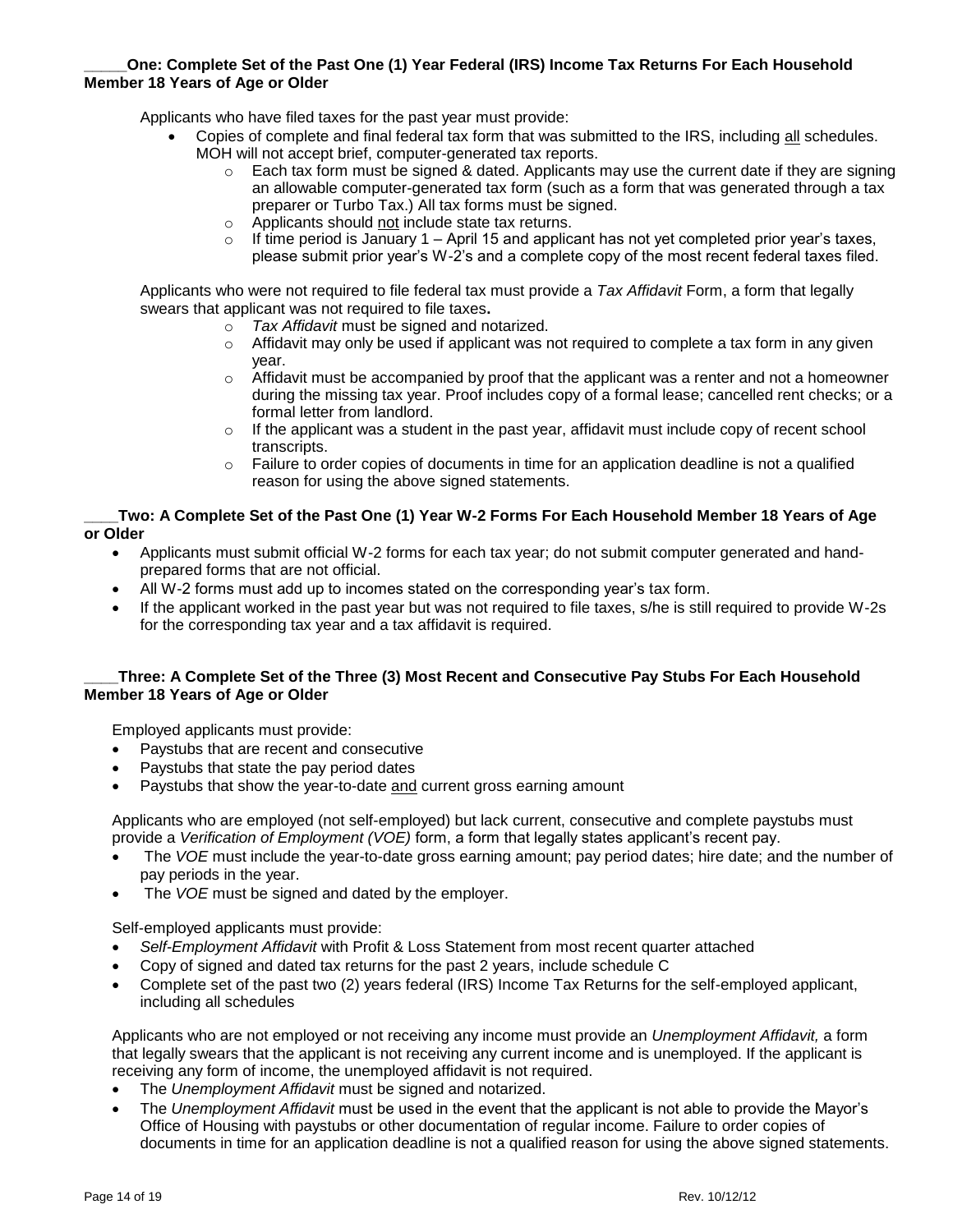## **\_\_\_\_Four: 3 Most Recent and Consecutive Statements from Each Cash Asset Account**

#### Applicants must submit:

Complete statements for all asset accounts. Asset accounts are accounts in which an individual has any money saved or money that will be gifted to the applicant household. These accounts can include, but are not limited to, checking accounts, savings accounts, Certificates of Deposit, Mutual Funds, stocks, bonds, trust funds, limited liability investments, and gift funds.

Notes:

- $\circ$  Applicants must submit statements for any account on which the applicant's name appears. All joint accounts must be noted and statements must be included.
- $\circ$  Applicants must include any account that the adult holds for a person who is under 18 years old (custodial accounts) but for qualified college savings plans. Applicants may not transfer their savings to their children or other youth in order to qualify for a BMR unit.
- $\circ$  Assets from retirement savings will not be counted toward your income but retirement statements must be included in your application (at least one statement for retirement accounts).
- $\circ$  Each applicant household is legally swearing to its current asset accounts and cash asset holdings. An application will be disqualified in its entirely if asset accounts are falsely represented.

## **CALCULATING HOUSEHOLD INCOME**

MOH reviews the most recent three paystubs or other income statements (e.g. social security statements, unemployment income) for each applicant. The annual gross income is derived by dividing the current year-to-date gross income as stated on the most recent pay stub for the calendar year by the current pay period and then by annualizing the estimated pay period amount by the number of time the person is paid in one year.

#### *Example:*

Year-to-date income as stated on the most recent paystub for the calendar year is \$20,000. It is the 10<sup>th</sup> pay period of the calendar year as determined by the end date of the most recent pay stub. The total number of pay periods in a year for the applicant is 24. The estimated pay period amount is \$20,000 divided by 10 = \$2,000. The annualized pay is  $$2,000 \times 24 = $48,000$ .

MOH will include all tips, commissions, bonuses, and other income from employment; distributed profits and/or net income from a business.

Sources of income include:

| Wages(Gross)     | Enter the annual amount of wages, salaries, tips, commissions, bonuses, and other<br>income from employment; distributed profits and/or net income from a business. |
|------------------|---------------------------------------------------------------------------------------------------------------------------------------------------------------------|
| Social Security/ | Enter the annual amount of income from Social Security, Supplemental Security                                                                                       |
| Pensions         | Income, pensions, military retirement, etc.                                                                                                                         |
| Public           | Enter the annual amount of income received from public assistance (e.g., TANF,                                                                                      |
| Assistance       | general assistance, disability, etc.).                                                                                                                              |
| Other Income     | Enter the annual amount of alimony, child support, unemployment benefits, or any<br>other income regularly received by the household.                               |

In the case of a self-employed person, the Mayor's Office of Housing reviews an applicant's tax forms, current year Profit and Loss Statement or other relevant documents on a case-by-case basis. See BMR ownership application instructions for more information.

The Mayor's Office of Housing office must review income for all household members 18 years old or older, regardless of dependent status.

## **Asset Test for BMR Buyers**

The Mayor's Office of Housing will apply an asset test to all applicants. Assets include all savings, checking accounts, gifts and other sources of money (cash) other than retirement accounts. (If your retirement account is currently generating income -- i.e. you are living off of your retirement -- you must count this money as income on the BMR application.) Assets also include any money that will be used toward a down payment on a BMR unit. 10% of all assets between \$30,001 and 130,000 will be added to the total household income; and 35% of assets above \$130,000 will be added to the total household income. Retirement savings will be excluded from the asset test, but at least one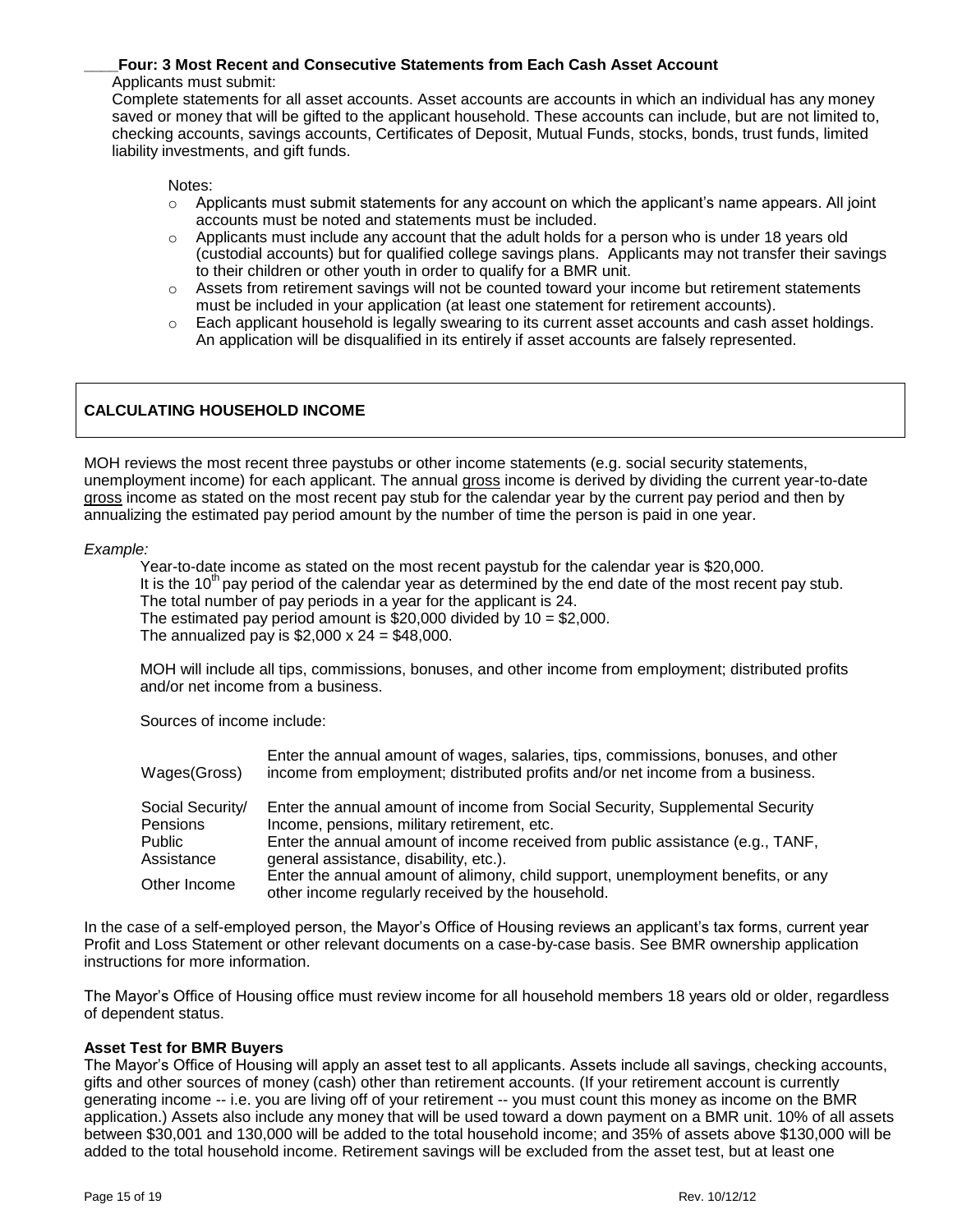retirement statements should be included in the application package for verification that the account is a retirement account.

*Example:*

Household of 3 earns \$50,000 a year Total household assets =  $$150,000$ First \$30,000 of assets is excused: \$150,000 - \$30,000 = \$120,000 remaining 10% of first \$100,000 remaining is added to income: \$100,000 x 10% = \$10,000 35% of all remaining assets are added to income: \$20,000 x .35 = \$7,000 Total amount added to income: \$10,000 + \$7,000 = \$17,000 New total household income: \$50,000 + \$17,000 = \$67,000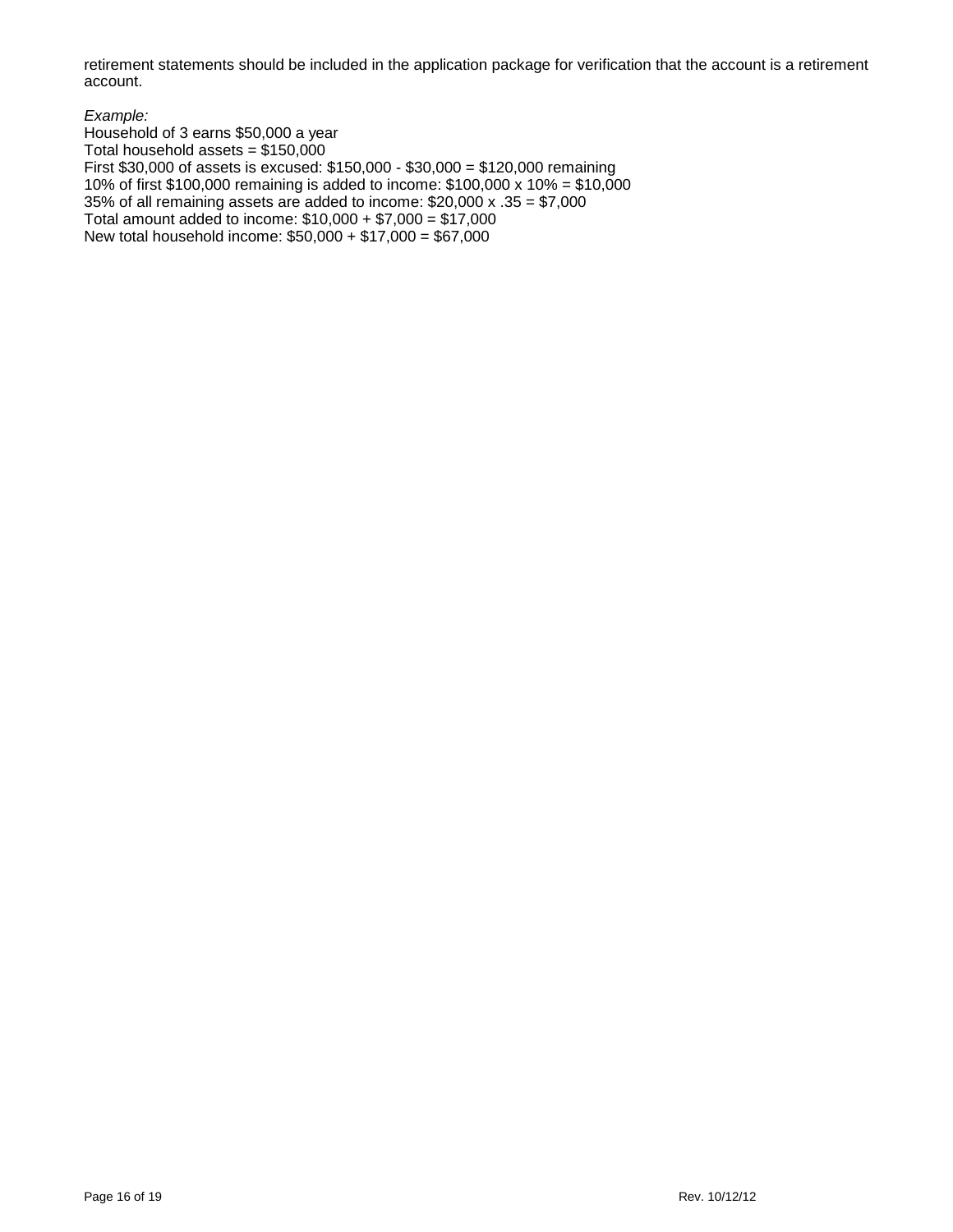#### **CITY AND COUNTY OF SAN FRANCISCO MAYOR'S OFFICE OF HOUSING INCLUSIONARY HOUSING PROGRAM**

#### **INCOME TAX AFFIDAVIT**

1. I (We) the undersigned, being first duly sworn, state the following:

**(Complete Paragraph 2 only if you were not required by law to file Federal Income Tax returns for any year during the preceding three years. Disregard if inapplicable.)**

2. I (We) (name here) The same that I (we) was (were) not required by law to file a Federal Income Tax Return for the following year(s) exactled the state of the formulation of the following year(s) the reason(s) below:

**In the case of ownership applications ONLY, affidavit must be accompanied with documented proof that the applicant was a renter during the specified period, e.g. copy of the lease, letter from the landlord or manager, canceled checks or rent receipts.**

**In the case of ownership AND rental applications:** 

**If the applicant was a student, affidavit must be accompanied by a copy of the transcripts or diploma to support the status of the applicant for that period of time.** 

3. I (We) acknowledge and understand that this Affidavit will be relied upon for purposes of determining my (our) household's eligibility for a restricted unit under the San Francisco Residential Inclusionary Affordable Housing Program. I (We) acknowledge that a material misstatement fraudulently or negligently made in this affidavit or in any other statement made by me (us) in connection with an application for a restricted price/rent unit may constitute a federal violation punishable by a fine and/or denial of my (our) application for purchase/rental of this restricted price unit.

| Dated:                                 |                        |     |  |
|----------------------------------------|------------------------|-----|--|
|                                        | Signature of Applicant |     |  |
| Subscribed and sworn to before me this | dav of                 | 201 |  |

\_\_\_\_\_\_\_\_\_\_\_\_\_\_\_\_\_\_\_\_\_\_\_\_\_\_\_\_\_\_\_\_\_\_\_\_\_\_\_\_\_\_\_\_\_\_\_\_\_\_\_\_\_ Notary Public in and for the City and County of San Francisco, California

My Commission Expires: <u>Notary Seal</u> Notary Seal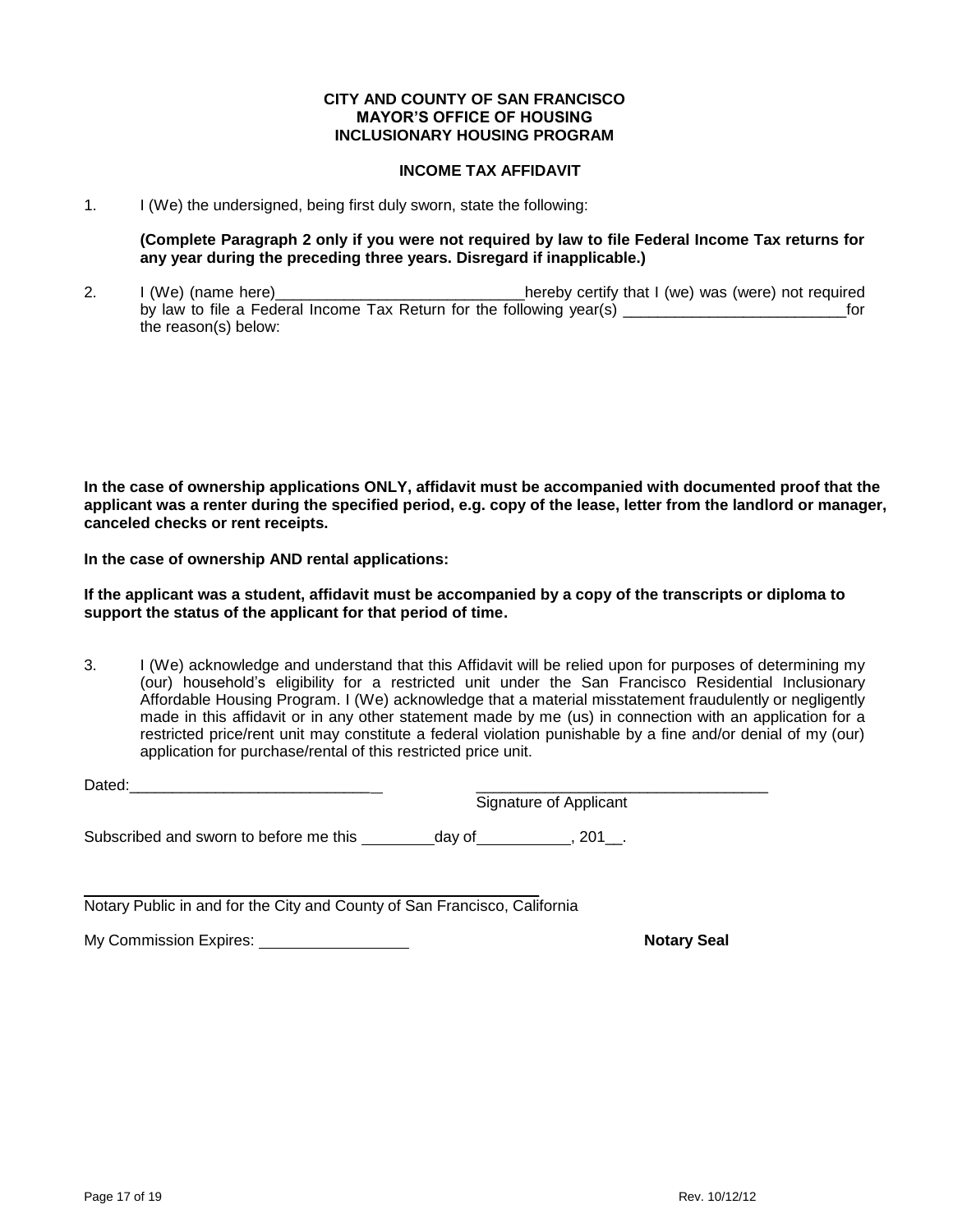#### **CITY AND COUNTY OF SAN FRANCISCO MAYOR'S OFFICE OF HOUSING INCLUSIONARY HOUSING PROGRAM**

## **SELF-EMPLOYED AFFIDAVIT**

Before me this \_\_\_\_\_\_ day of \_\_\_\_\_\_\_\_\_\_\_, \_\_\_\_\_\_\_, personally appeared \_\_\_\_\_\_\_\_\_\_\_\_\_\_\_\_\_\_\_\_\_\_\_\_\_, who, being duly sworn, deposes and says:

I am currently self-employed and am submitting to the Mayor's Office of Housing for the purpose of applying for the San Francisco Residential Inclusionary Affordable Housing Program a Profit and Loss Statement from the most recent quarter that is a true and accurate reflection of my income.

I (We) acknowledge and understand that this Affidavit will be relied upon for purposes of determining my (our) eligibility for purchasing/renting a restricted unit under the San Francisco Residential Inclusionary Affordable Housing Program. I (We) acknowledge that a material misstatement fraudulently or negligently made in this affidavit or in any other statement made by me (us) in connection with an application for purchase/rental of the San Francisco Residential Inclusionary Affordable Housing Program unit may constitute a federal violation punishable by a fine and/or denial of my (our) application for the unit.

I have been self-employed from the following month and year forward: \_\_\_\_\_\_ / \_\_\_\_\_\_

**This affidavit must be accompanied by a signed and dated Profit and Loss Statement that reflects the most recent quarter. The Profit and Loss Statement must be modeled on Schedule C of the most currently available federal tax form.** 

> \_\_\_\_\_\_\_\_\_\_\_\_\_\_\_\_\_\_\_\_\_\_\_\_ Applicant Name

> \_\_\_\_\_\_\_\_\_\_\_\_\_\_\_\_\_\_\_\_\_\_\_\_ Applicant Signature

STATE OF CALIFORNIA

Before me personally appeared, \_\_\_\_\_\_\_\_\_\_\_\_\_\_\_\_\_\_\_\_\_ who acknowledged to me that he/she/they executed the foregoing instrument this \_\_\_\_\_ day of \_\_\_\_\_\_\_\_\_.

(NOTARIAL SEAL) Notary Public